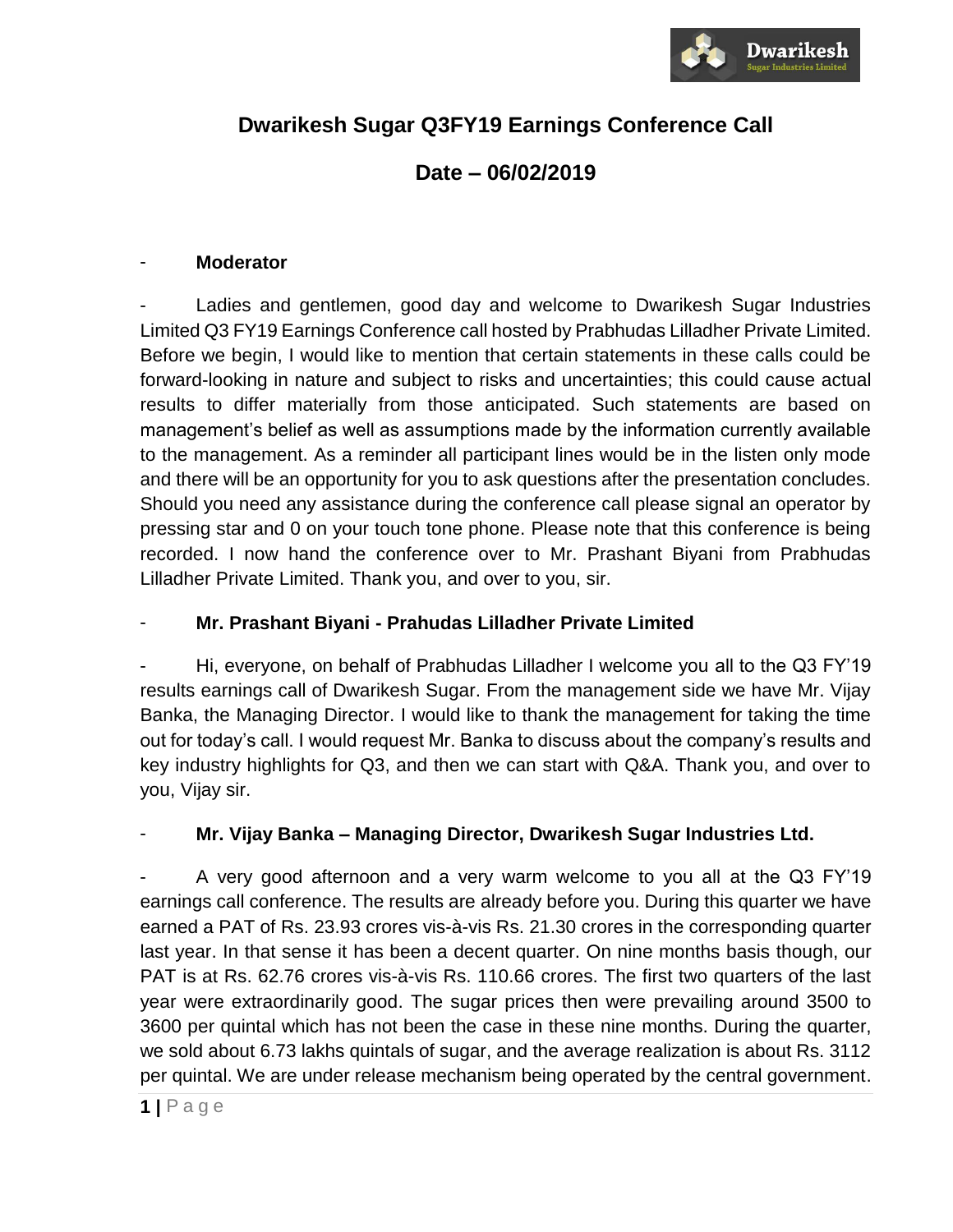

So we can sell only as much quantity as is determined by the central government. The average realization of Rs. 3112 per quintal during this quarter pales in comparison to the average realization that we got in the corresponding quarter last year. On 9 months basis we have sold about 26.6 lakhs quintals of sugar vis-à-vis 27.91 lakh quintals during the corresponding period last year. Much though we would like to have sold more sugar but as I mentioned, we are under release mechanism. The objective of release mechanism is very rational as the Central government wants to maintain sugar prices. They have also determined the minimum selling price of Rs. 2900 per quintal.

I am very happy to inform you that we have become a long term debt free company. We have, on the  $31<sup>st</sup>$  of December had a small long term debt component of 1.70 crores which was an interest free loan under SEFASU 2014. The same has been cleared subsequently. We have, of course, availed a loan of 134.48 crores which is given by the state government of UP, and it is at a subsidized rate of ROI of 5%. Another welcome development during this quarter is that we have placed order for 100 KLPD distillery which will become operational sometime in November 2019. So going forward in Q4 of 2019, and thereafter, we should get the benefit of expanded capacity of distillery.

Thank you very much. I now request you to please ask me any questions that you would have.

## - **Moderator**

- Thank you. Ladies and gentlemen, we will now begin with the question and answer session. Anyone who wishes to ask a question may press \* and 1 on the touch tone telephone. If you wish to remove yourself from the question queue you may press \* and 2. Participants are requested to use handsets while asking a question. Ladies and gentlemen, we will wait for a moment while the question queue assembles. Participants if you wish to ask a question you may please press \* and 1.

The first question is from the line of Rajvardhan Santhalia from Abacus Asset Managers, please go ahead.

## - **Mr. Rajvardhan Santhalia – Abacus Asset Managers**

- Good afternoon, sir, congratulations.
- **Mr. Vijay Banka – Managing Director, Dwarikesh Sugar Industries Ltd.**
- Very good afternoon.

## - **Mr. Rajvardhan Santhalia – Abacus Asset Managers**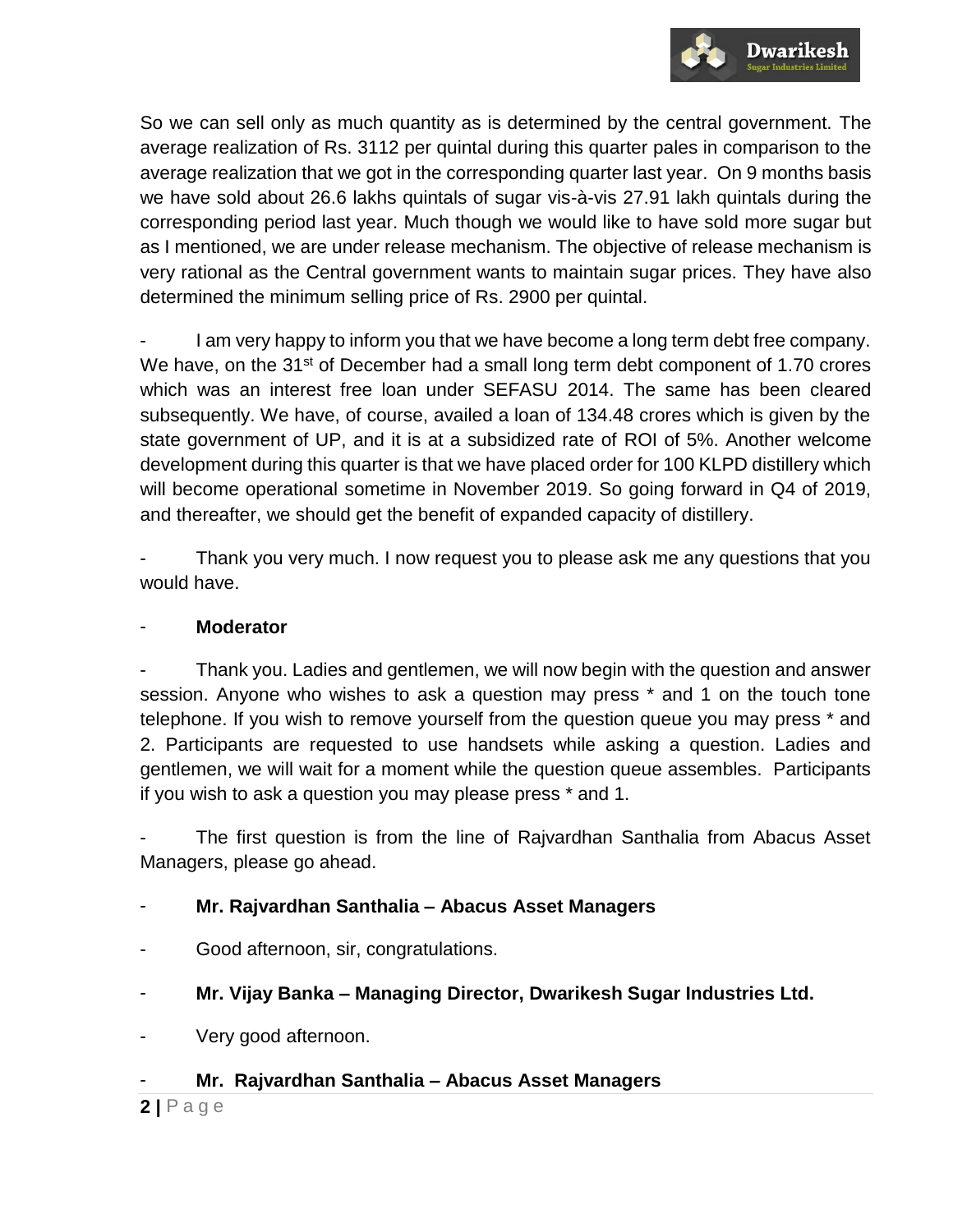

- Congratulations on a good set of results.
- **Mr. Vijay Banka – Managing Director, Dwarikesh Sugar Industries Ltd.**
- Thank you.

## - **Mr. Rajvardhan Santhalia – Abacus Asset Managers**

- One broad question specific to your company but more towards the industry: The way the government has allowed ethanol to be now made from B heavy molasses and directly from sugarcane juice, we can almost not view sugar as a commodity anymore, because the whole cyclicality of sugar is erased by this decision, correct. Especially there is a demand-supply shortage of ethanol in India, and the government even wouldn't mind increasing the blending like from 7% to maybe even 10% to 20% in the future. So, do you think that this ethanol play can be a game changer for the sugar industry, or it is just temporary reform that we are looking forward to, to solve because of the arrears that are continuously building up

## - **Mr. Vijay Banka – Managing Director, Dwarikesh Sugar Industries Ltd.**

Ethanol blending program is a long term program which is aimed at eliminating the cyclicality of the industry. In this season of 2018-19, apart from the ethanol which will be made from C-heavy molasses, we expect about 5 lakh tons of or 0.5 million tons ethanol being made out of B heavy molasses. In the coming year ethanol made from B heavy molasses will definitely see an appreciable increase. It will be too premature to tell what quantity it could be; but let's say for example if 0.5 million tons becomes 2 million tons, which means we are cutting down or sacrificing on the production of sugar by about 2 million tons. We are now seeing companies ramping up their distillery capacities, so this program is going to stay. We definitely see that barring the weather conditions which impact the Maharashtra sugarcane production which is from where the big swings come, we will have assured sugar production. UP will also see a steady production of sugar

## - **Mr. Rajvardhan Santhalia – Abacus Asset Managers**

When do we actually produce ethanol because we store molasses from I think it is March, April to somewhat like October, right?

## - **Mr. Vijay Banka – Managing Director, Dwarikesh Sugar Industries Ltd.**

Yeah, molasses can be stored and it can be used for making ethanol. During the off season, the distillery plant will keep running.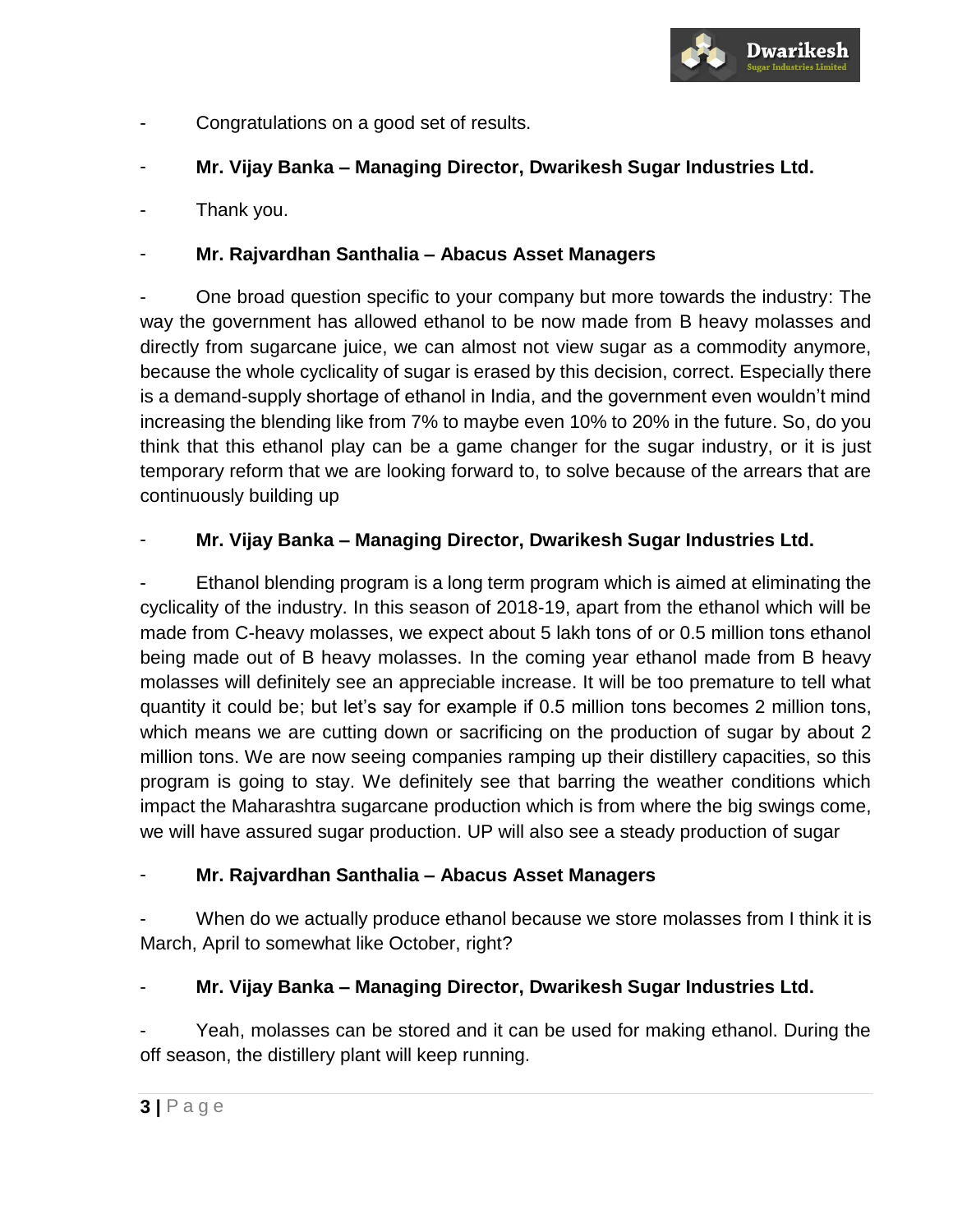

## - **Mr. Rajvardhan Santhalia – Abacus Asset Managers**

But will not the sugar recovery go down?

## - **Mr. Vijay Banka – Managing Director, Dwarikesh Sugar Industries Ltd.**

Yeah, the recoveries of course will come down, for example in case of B heavy molasses the recovery of sugar will come down by 1.3% to 1.5%

## - **Mr. Rajvardhan Santhalia – Abacus Asset Managers**

- Yeah, I know that, I am saying that when you store molasses, doesn't the quality of ethanol deteriorate with time.

## - **Mr. Vijay Banka – Managing Director, Dwarikesh Sugar Industries Ltd.**

No, molasses will suffer little deterioration in the quality but not the ethanol. For example the yield of ethanol from molasses would come down marginally but not very significantly

## - **Mr. Rajvardhan Santhalia – Abacus Asset Managers**

Okay, going ahead do you think that this policy will, have you figured out - because when we speak to most companies, I don't know most companies are figuring out the economics of B grade directly from ethanol juice or C grade which is more viable - have you managed to figure out which could be the most profitable, of course, it depends on sugar prices as well, but assuming the prices stay around the 29 to 30 rupees per kg.

## - **Mr. Vijay Banka – Managing Director, Dwarikesh Sugar Industries Ltd.**

- Prima facie C heavy molasses makes enormous sense because at the given prices of molasses, ethanol made out of C heavy molasses is a sure winner. But having said that must say that from B heavy molasses also the margins are decent, maybe not as attractive as is the case with C heavy molasses made ethanol, but definitely attractive enough.

## - **Mr. Rajvardhan Santhalia – Abacus Asset Managers**

Depending on the sugar cycle, yeah.

## - **Mr. Vijay Banka – Managing Director, Dwarikesh Sugar Industries Ltd.**

Yeah, at Rs. 2900 or 3000 per quintal making ethanol from B heavy molasses would also make lot of sense.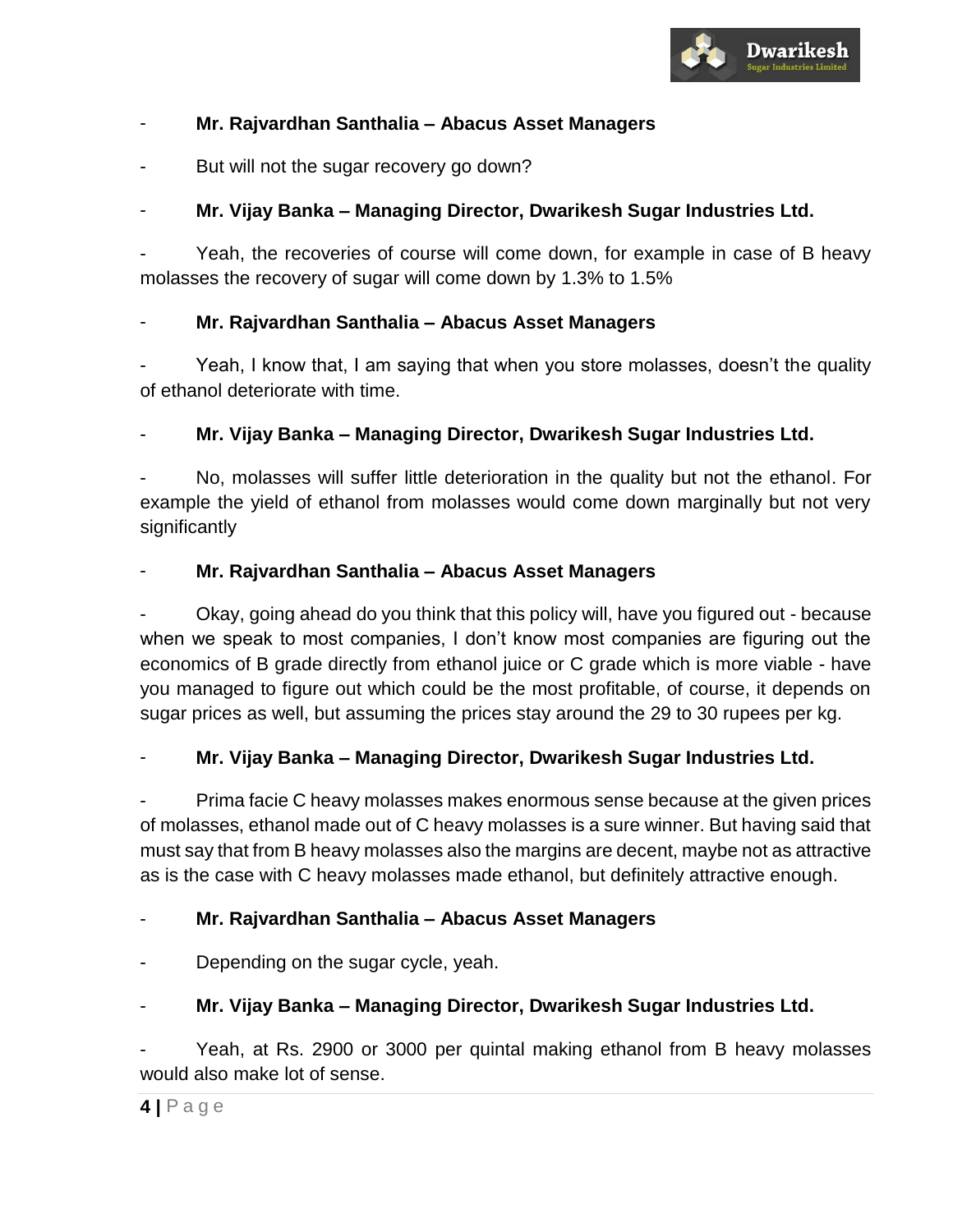

## - **Mr. Rajvardhan Santhalia – Abacus Asset Managers**

- Alright, sir, thank you, that's all from me, if I have any more questions I will get back in the queue.

#### - **Moderator**

Thank you. A reminder to the participants anyone wishing to ask a question may please press star and 1. The next question is from the line of Varshil Shah from Mind Securities. Please go ahead.

## - **Mr. Varshil Shah – Mind Securities**

Hi, sir. I would like to ask you a question relating to power. Your realizations revenue for your unit is like 04 rupees I suppose, and the spot price going now is 2 or 3. So how is your PPA agreement structure actually I would like to know that.

## - **Mr. Vijay Banka – Managing Director, Dwarikesh Sugar Industries Ltd.**

PPA agreements are for long term basis, normally done for about 20 years or so. In our case the residual / balance PPA period is substantial in case of all our three plants. In power pricing there is a tariff committee which meets once in five years. And they decide the power price that we will be paid. In the Tariff Committee there are minimal adjustments which are done on account of cost increase / decrease etc. So far, they have not taken into consideration the price at which they procure power from other sources. You see the power that we generate is different power because it is eco-friendly power. The power corporation - they also earn REC out of the power purchased from us. Besides that it is also a well-known fact that sugar companies cannot run without generating and selling power to the state grid.

## - **Mr. Varshil Shah – Mind Securities**

So your agreements are not getting over any time soon.

## - **Mr. Vijay Banka – Managing Director, Dwarikesh Sugar Industries Ltd.**

No, our agreements are not getting over any time soon. They are there for few more years, certainly.

## - **Mr. Varshil Shah – Mind Securities**

Alright, thank you, sir.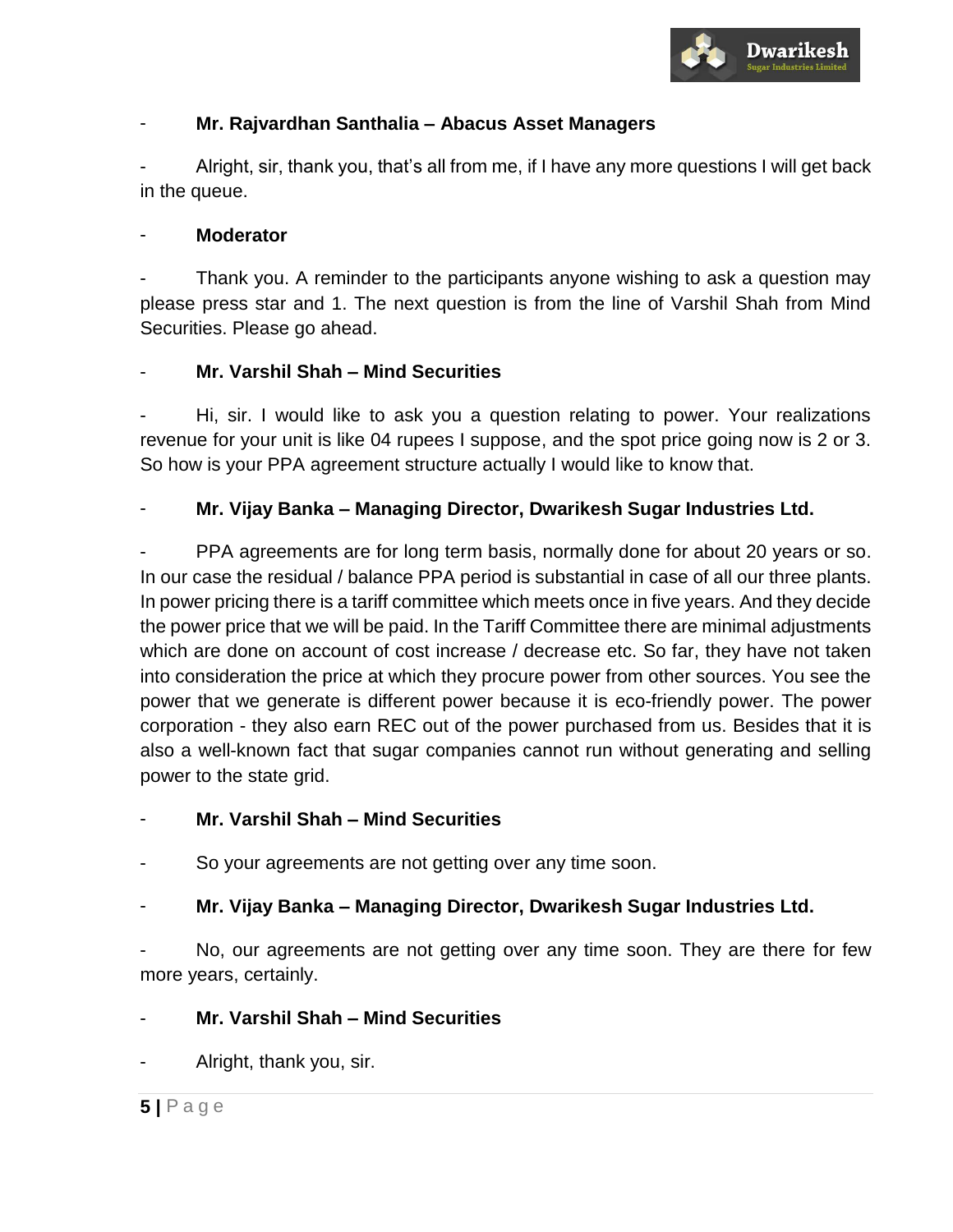

#### - **Moderator**

Thank you, a reminder to the participants anyone wishing to ask a question may please press \* and 1. The next question is from the line of Ashish Ahuja an individual investor, please go ahead.

- **Mr. Ashish Ahuja – Individual Investor**
- Sir, my question is that currently your distillery capacity is 30 KLPD, right.
- **Mr. Vijay Banka – Managing Director, Dwarikesh Sugar Industries Ltd.**
- Correct.
- **Mr. Ashish Ahuja – Individual Investor**
- So how many days in a year does it run?

## - **Mr. Vijay Banka – Managing Director, Dwarikesh Sugar Industries Ltd.**

See, our present capacity of distillery is based on the effluent treatment which runs on bio composting method. So, we cannot run the distillery plant for more than 270 days because in the monsoon months the distillery plant has to be closed. So the current capacity of 30 KLPD is operational for 270 to 280 days. But the new plant that we are going to set up will be based on treating the effluent by incinerating the generated effluent. Such plants are known to be working for more than 310-315 days a year.

## - **Mr. Ashish Ahuja – Individual Investor**

So that will take your total capacity to how much, sir, in terms of annual crore litres, so 3.15 plus 0.8, sir, around?

## - **Mr. Vijay Banka – Managing Director, Dwarikesh Sugar Industries Ltd.**

- Yeah, we should be bidding for sale of 3.5 crores to 4 crores litres of ethanol
- **Mr. Ashish Ahuja – Individual Investor**
- So around 4 crores litres, can I take that as your total capacity, sir?
- **Mr. Vijay Banka – Managing Director, Dwarikesh Sugar Industries Ltd.**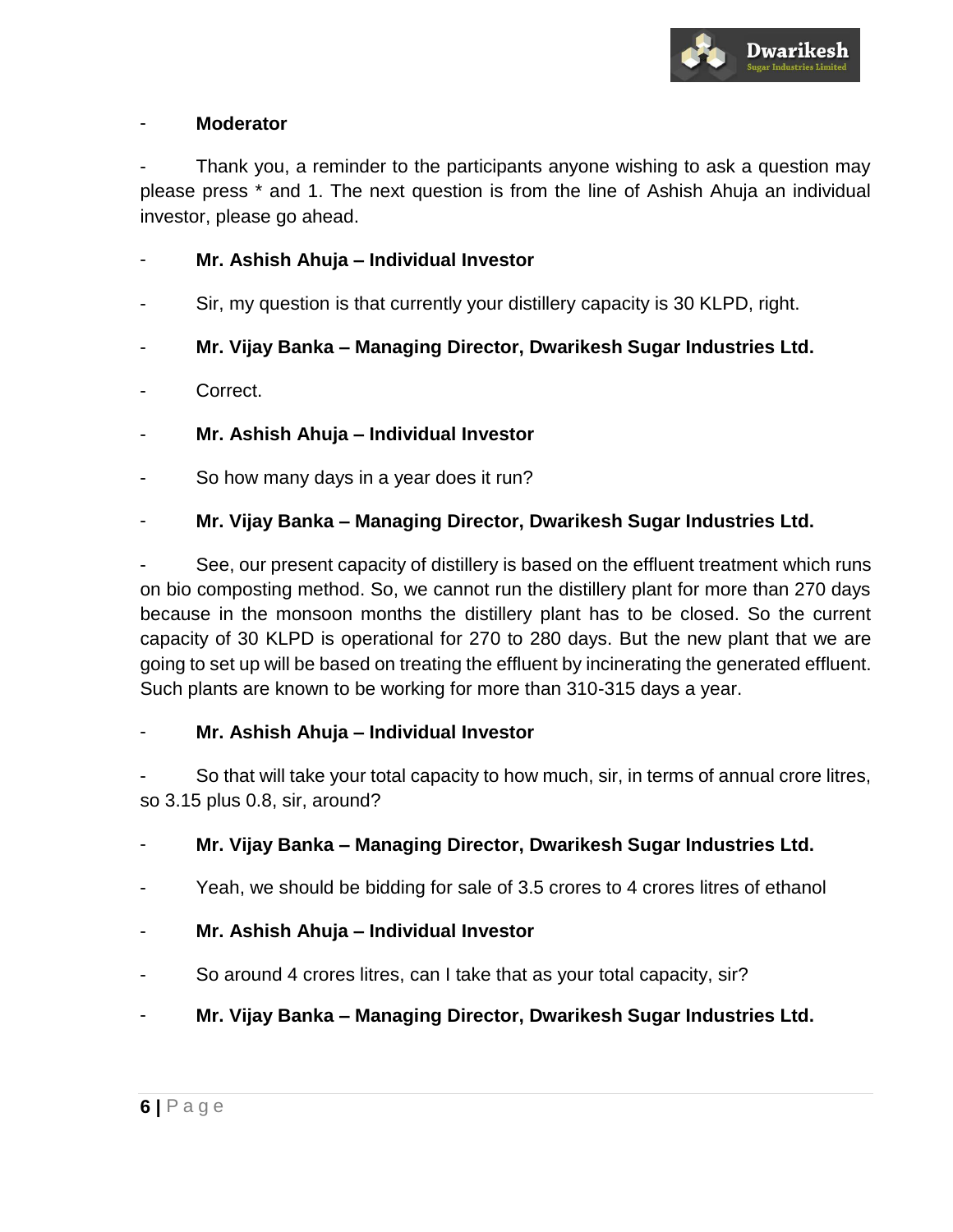

Yeah, we can. To be on the safer side I would suggest that we can take our expanded capacity at about 3.75 crores litres of ethanol per year

#### - **Mr. Ashish Ahuja – Individual Investor**

Okay. Sir, what is the proposed capex for the 100 KLP, sir, sorry, I might have missed that number.

#### - **Mr. Vijay Banka – Managing Director, Dwarikesh Sugar Industries Ltd.**

- Rs. 145 crores
- **Mr. Ashish Ahuja – Individual Investor**
- Okay and sir...
- **Mr. Vijay Banka – Managing Director, Dwarikesh Sugar Industries Ltd.**

We have been sanctioned loan for the same which again will be at subsidized rate of interest.

#### - **Mr. Ashish Ahuja – Individual investor**

Okay. And, sir is this higher because you are putting the boilers.

#### - **Mr. Vijay Banka – Managing Director, Dwarikesh Sugar Industries Ltd.**

Yeah, we are putting the boiler and we are going to follow the latest and the nearly perfect technology for treatment of effluent. The distillery plants are very standard and normal and there is not much of technical advancement that one can do in the distillery plants. The crucial plants are the boilers and also the condensate water treatment plant.

- **Mr. Ashish Ahuja – Individual Investor**
- Right, and sir, who is the vendor for the plants that you have finalized, sir?

#### - **Mr. Vijay Banka – Managing Director, Dwarikesh Sugar Industries Ltd.**

We have placed orders with ISGEC for distillery and boiler plants.

#### - **Mr. Ashish Ahuja – Individual investor**

Sir, I didn't get that, sir, sorry.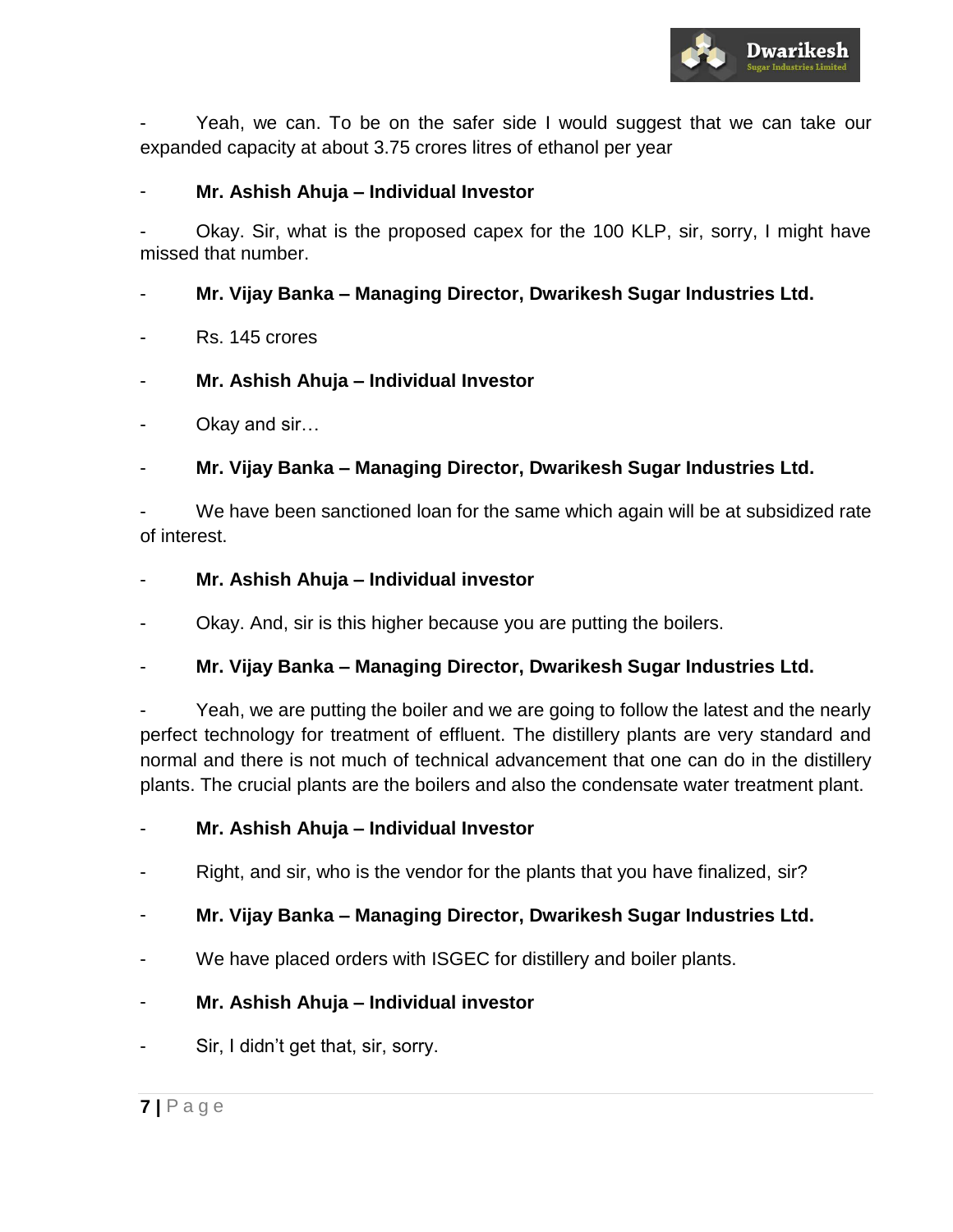

## - **Mr. Vijay Banka – Managing Director, Dwarikesh Sugar Industries Ltd.**

- ISGEC, they are a leading name in North India, their technology is proven and their plants are known to be working well in case of other sugar units & distilleries

## - **Mr. Ashish Ahuja – Individual investor**

- Okay, got it, sir, are we doing any capex in power, sir, for the cogen?
- **Mr. Vijay Banka – Managing Director, Dwarikesh Sugar Industries Ltd.**

No, we are not doing any capex in power but incidental to the distillery, we will be generating and evacuating small amount of additional power. We will not only be generating power for our captive needs of the distillery but we will also be evacuating about 1.5 megawatts of power to the state grid.

## - **Mr. Ashish Ahuja – Individual investor**

Okay. So that is relatively small right, compared to your existing cogent.

## - **Mr. Vijay Banka – Managing Director, Dwarikesh Sugar Industries Ltd.**

**Absolutely** 

## - **Mr. Ashish Ahuja – Individual investor**

Okay. And, sir, you are going to go towards the C heavy route only, considering the current outlook, the C heavy molasses route you will be going, right.

## - **Mr. Vijay Banka – Managing Director, Dwarikesh Sugar Industries Ltd.**

The immediate plan is to completely use our C heavy molasses that we shall generate. From the captive generation we should be able to run our distillery to its full capacity. And if and when there is any scope for increasing distillery production then there are two options available, one is to outsource the molasses or number two consider some minimum capex to see that the distillery plant is equipped to use B heavy molasses also. But then we will have to invest amounts on storage, pipeline etc. Such capex requirement will be minimum and plant adjustments also minimum.

## - **Mr. Ashish Ahuja – Individual investor**

Okay. Sir, right now you will be completely in captive, so you are not buying any molasses from outside, right?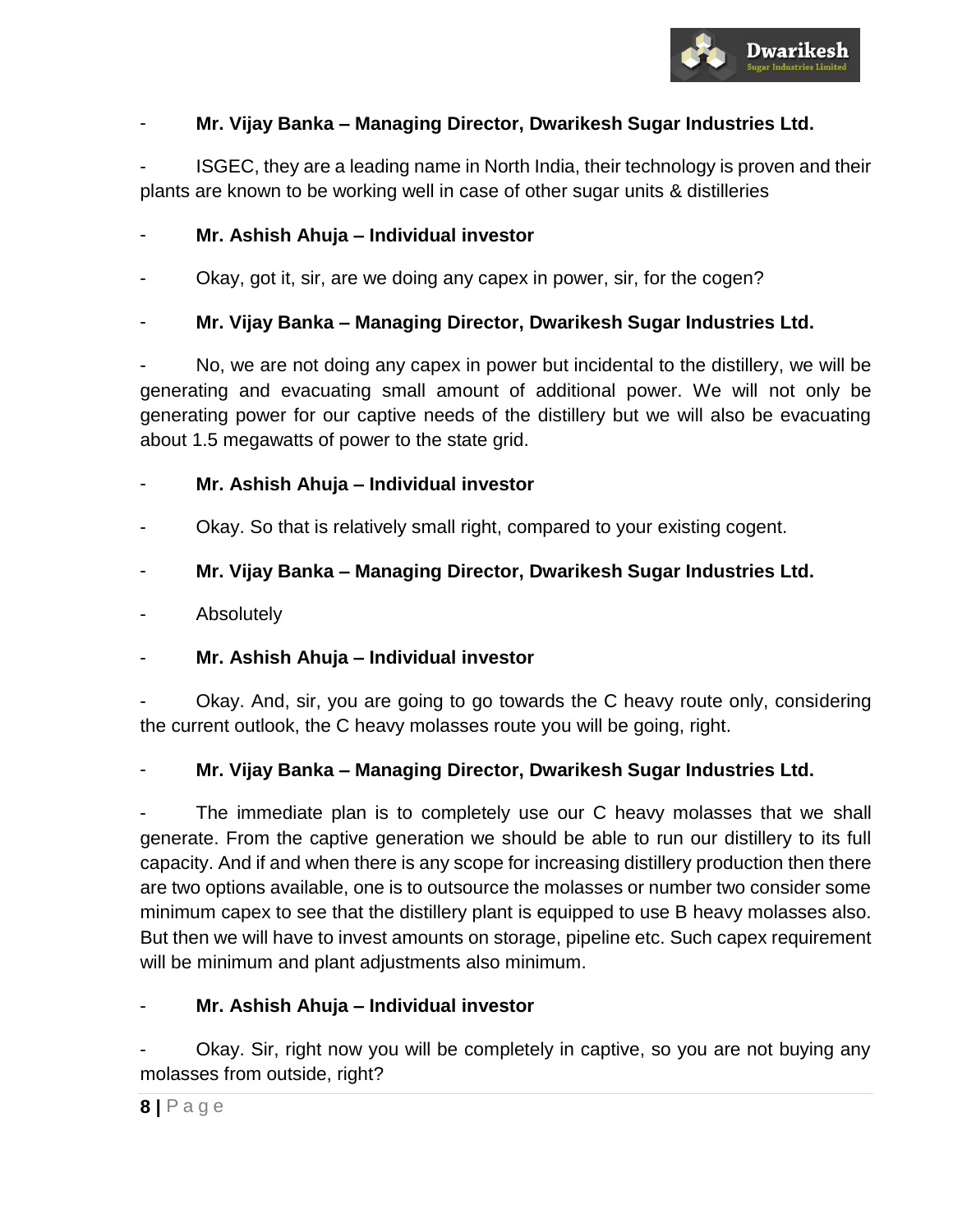

## - **Mr. Vijay Banka – Managing Director, Dwarikesh Sugar Industries Ltd.**

That is as of now the plan.

#### - **Mr. Ashish Ahuja – Individual investor**

Okay. And had you to go to B heavy so what would be the additional capex, incremental capex over the 1.5 crores.

#### - **Mr. Vijay Banka – Managing Director, Dwarikesh Sugar Industries Ltd.**

See the distillery plant is designed to use the B heavy molasses also. But we will need to invest on some additional pipeline etc., from the sugar mills to the distillery for transfer of B heavy molasses.

#### - **Mr. Ashish Ahuja – Individual investor**

So under 5 crores, which is 1-2 crores....

#### - **Mr. Vijay Banka – Managing Director, Dwarikesh Sugar Industries Ltd.**

It could be 10 crores, 10 crores or so.

## - **Mr. Ashish Ahuja – Individual investor**

Okay. That's it from my side, thank you so much, sir.

#### - **Mr. Vijay Banka – Managing Director, Dwarikesh Sugar Industries Ltd.**

- Storage tanks that will be required because B heavy molasses and ethanol made from the same needs to be stored separately.

#### - **Mr. Ashish Ahuja – Individual investor**

Okay, sir got it, thank you sir, and all the best.

## - **Mr. Vijay Banka – Managing Director, Dwarikesh Sugar Industries Ltd.**

- Thank you.

## - **Moderator**

Thank you. A reminder to the participants that anyone wishing to ask a question may please star and 1. Participants if you wish to ask a question you may please star and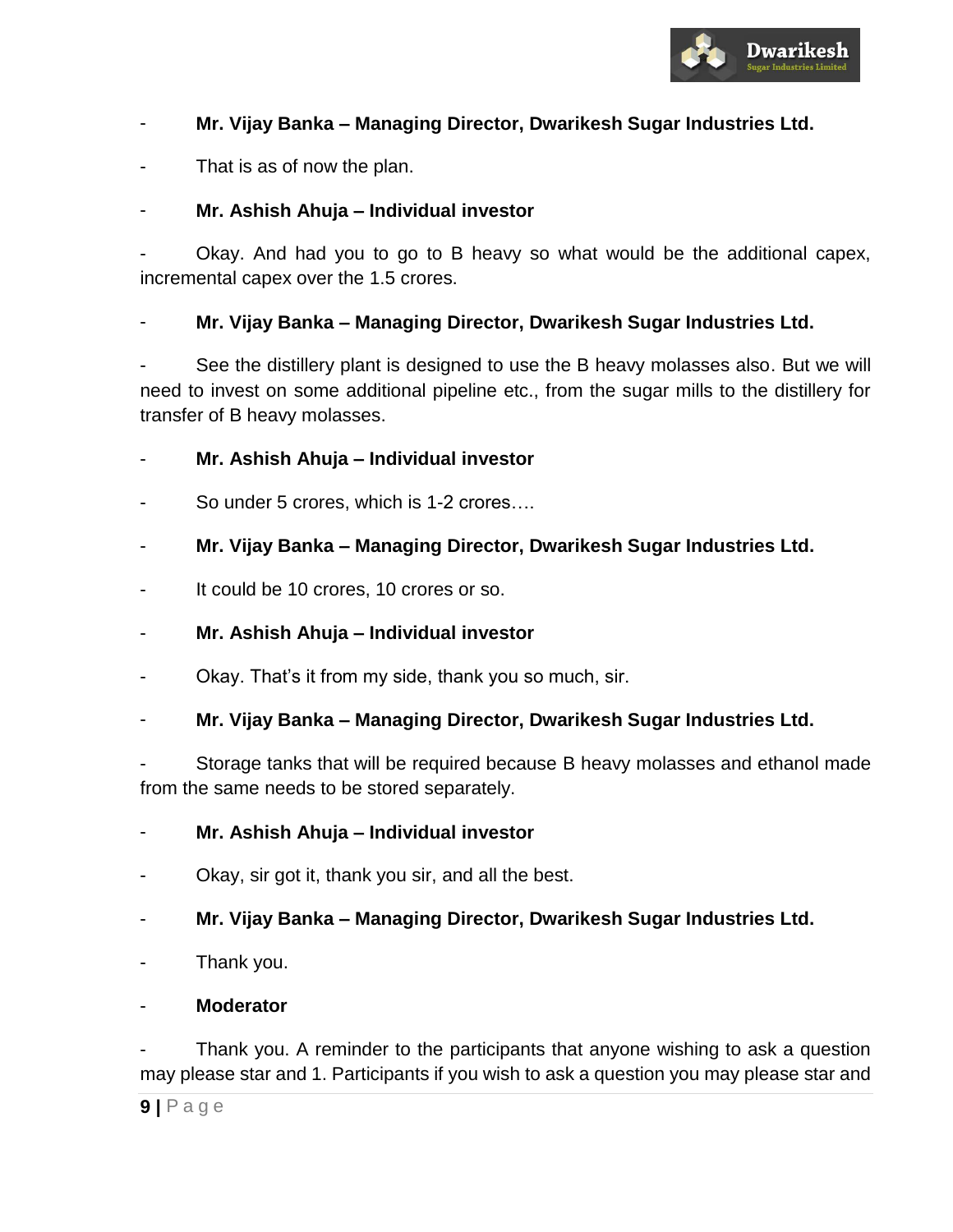

1. The next question is from the line Sidharth Mota from Principle Mutual Funds. Please go ahead.

- **Mr. Sidharth Mota – Principle Mutual Funds**
- Good afternoon.
- **Mr. Vijay Banka – Managing Director, Dwarikesh Sugar Industries Ltd.**
- Very good afternoon, sir.

## - **Mr. Sidharth Mota – Principle Mutual Funds**

Sir, this if you can just highlight your recovery data that is.

## - **Mr. Vijay Banka – Managing Director, Dwarikesh Sugar Industries Ltd.**

Yeah, our combined group recovery for the season 2017-18 was at 11.88%. This season the recovery trends are encouraging. As on today, our cumulative recovery is already more than what we had clocked in the last full season. It is at 11.98%. As you know as we go forward the recoveries tend to increase. In a matter of 10 days or so the severity of the winter should get reduced and that is when we will see some more improvement in the recovery. The plant cane will also come and matured plant cane will also come and we shall see some enhancement in the recovery. So the recovery trends are very encouraging. Although if you are trying to ask me what kind of recoveries we will end up with that will be little difficult to answer. But as of now things are pretty encouraging and at this point in time the recoveries are definitely much better than what the recoveries were last season.

#### - **Mr. Sidharth Mota – Principle Mutual Funds**

Sir, this increase in the recovery rate is due to increase in early variety seed or how should one look into it?

## - **Mr. Vijay Banka – Managing Director, Dwarikesh Sugar Industries Ltd.**

Not only on account of increase in early variety. Moreover, we have one welcome development is that at our 3<sup>rd</sup> plant which is in Bareilly where last year our cumulative recovery was 11.24%, we have already crossed 11.84% recovery for this year. The same is also on account of better logistics management and stringent controls that we have exercised. However all in the industry are getting excellent recovery so we wouldn't like to take credit for any of the improvement in the recovery.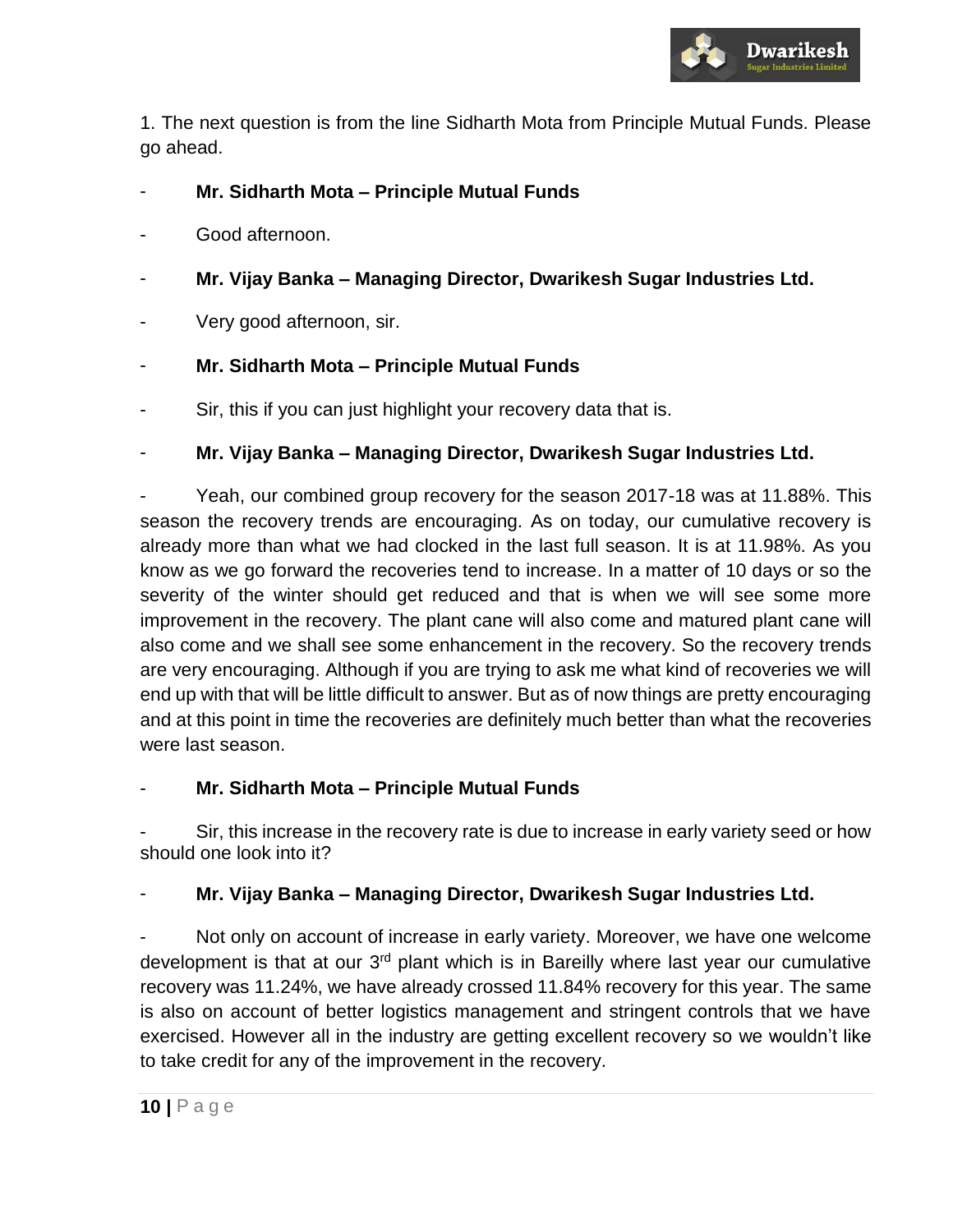

## - **Mr. Sidharth Mota – Principle Mutual Funds**

Sir so for UP the recovery date would have reached to 11% on an average?

## - **Mr. Vijay Banka – Managing Director, Dwarikesh Sugar Industries Ltd.**

- This season we should definitely cross 11% last year was 10.82% or so last season. We have some plants in corporative sector, etc, which are still working at a 9- 9.5% recovery. On a combined basis I am pretty confident that it should be more than 11%.

#### - **Mr. Sidharth Mota – Principle Mutual Funds**

And, sir, if you could provide some update on the export scenario where we are and recently there has been some upliftment of sanctions from Maharashtra Cooperative.

#### - **Mr. Vijay Banka – Managing Director, Dwarikesh Sugar Industries Ltd.**

Sure. We have already contracted 50,000 metric tons of export. This quantity of 50,000 has been arrived based on our estimated crushing for our season 2018-19 as the same is related to crushing. We have entered into contracts and our first shipment should happen by the 10<sup>th</sup> or 12<sup>th</sup> of this month which will be for about 13,400 metric tons and the next shipment will be sometime in the month of March and the last shipment will go in the month of April. So we will complete our entire obligation to export. We have transacted to sell raws when the raws were quoting at reasonable prices and we also got the benefit of better exchange rate

## - **Mr. Sidharth Mota – Principle Mutual Funds**

Where the industry would be, sir?

## - **Mr. Vijay Banka – Managing Director, Dwarikesh Sugar Industries Ltd.**

#### Sorry?

## - **Mr. Sidharth Mota – Principle Mutual Funds**

Where the industry would be, Maharashtra, UP and other states as far as export is concerned because initial target it was like….

## - **Mr. Vijay Banka – Managing Director, Dwarikesh Sugar Industries Ltd.**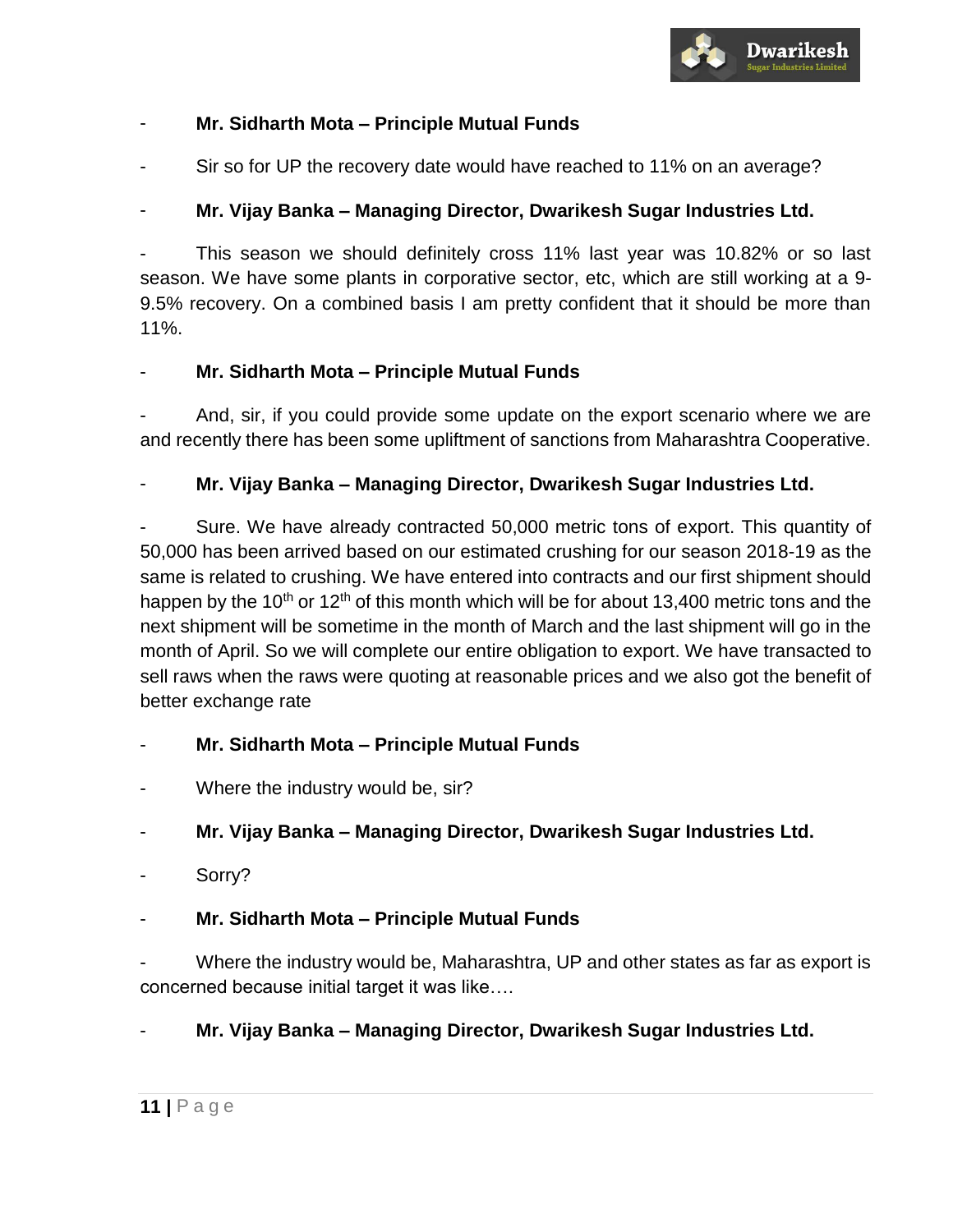

5 million tons is the target but we don't see that target being fulfilled because although the response has been very encouraging in the state of Uttar Pradesh but the response has not been so encouraging in the state of Maharashtra. Maybe because of the liquidity problems that the cooperative sugar mills in Maharashtra face. When one exports, obviously the export is happening at a price ranging between 2,100-2,300 rupees per quintal. So for banking purposes the valuation rate is 2,100-2,300 per quintal and this is as compared to the valuation that you would get if you're making sugar for domestic consumption which could be anything between Rs. 2,900-3,000 per quintal. So with the margins having shrunk, the Maharashtra mills perhaps faced the liquidity pressure are not able to transact in a big way.

## - **Mr. Sidharth Mota – Principle Mutual Funds**

And, sir, assuming our recovery rate at 12% so what can be our cost for production for sugar?

## - **Mr. Vijay Banka – Managing Director, Dwarikesh Sugar Industries Ltd.**

So we will have to wait and see eventually what will be our total recovery by the end of the season. If it is at 12% obviously our cost is going to come down as compared to last year. If the cost last year say was Rs. 3000 at 11.88%, if there is increase in the recovery say of 0.25%, we will have a cost reduction of 75 rupees per quintal, 75-80 rupees per quintal.

## - **Mr. Sidharth Mota – Principle Mutual Funds**

And, yes, sir, I think more or less I have ended. Best wishes for the upcoming season.

## - **Mr. Vijay Banka – Managing Director, Dwarikesh Sugar Industries Ltd.**

Thank you, thank you so much.

## - **Mr. Sidharth Mota – Principle Mutual Funds**

Sir, one more question, sir, I know it's a little early if you can highlight what may happen in sugar season '19-20.

## - **Mr. Vijay Banka – Managing Director, Dwarikesh Sugar Industries Ltd.**

As per the indications available, although it is too premature as you rightly said we will have a lesser sugar production in the season 2019-20, mainly because of erratic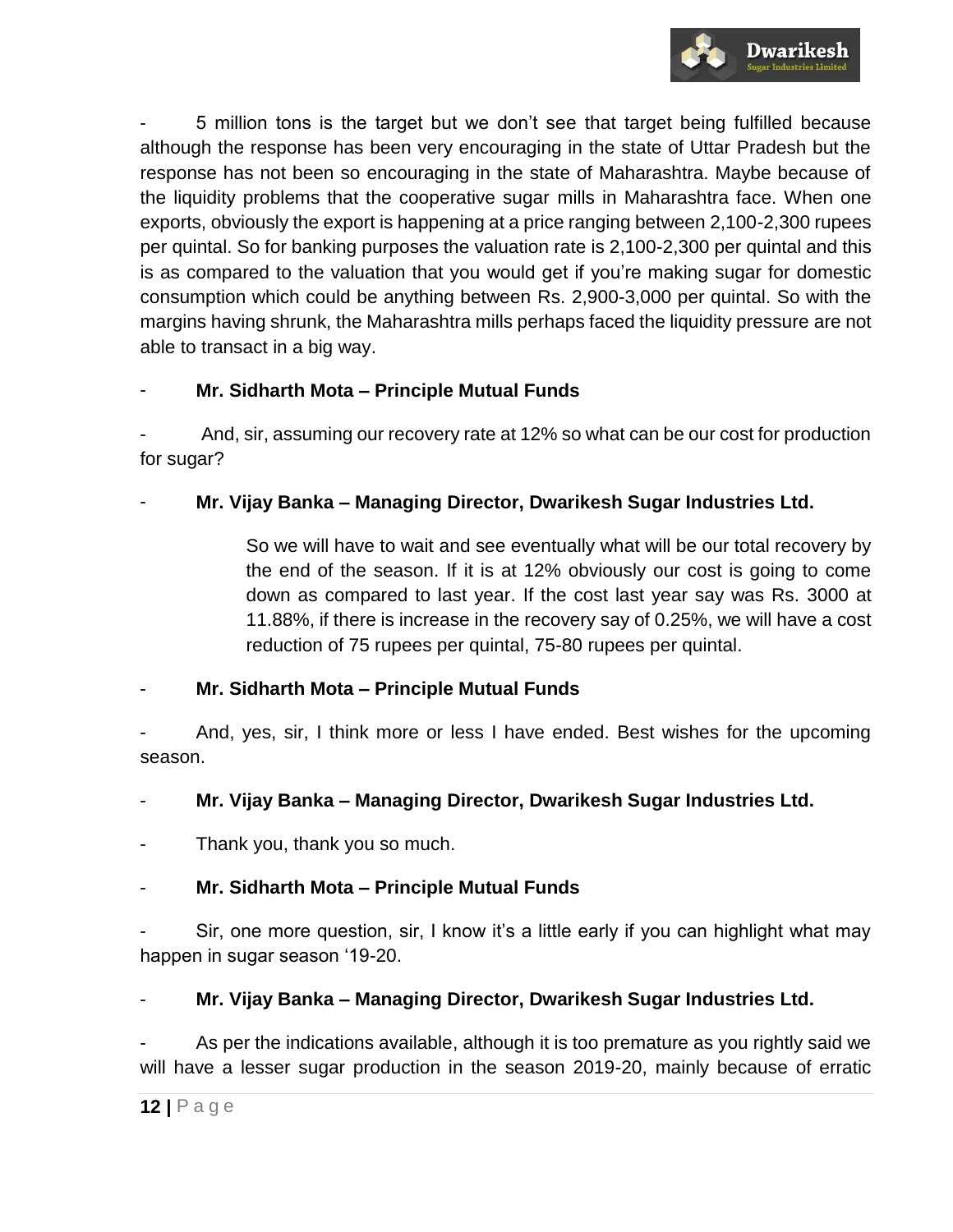

climate conditions in Maharashtra. As I said earlier the sugar production in Uttar Pradesh which is based on sugarcane crop is more or less irrigation driven. So you will not find the big swings. But because of erratic climate conditions that we have seen in Maharashtra we will see some downward swing coming from the state of Maharashtra. Although it is too premature to say what kind of production we will have in 2019-20 season, but the indications are that it definitely is less than what it is for the season 2018-19.

- **Mr. Sidharth Mota – Principle Mutual Funds**
- In case of UP whatever limited data we have we can assume to be around like...
- **Mr. Vijay Banka – Managing Director, Dwarikesh Sugar Industries Ltd.**
- 11 million tons to 12 million tons anything between that.
- **Mr. Sidharth Mota – Principle Mutual Funds**
- Thank you, sir.
- **Mr. Vijay Banka – Managing Director, Dwarikesh Sugar Industries Ltd.**
- Thank you.

#### - **Moderator**

Thank you the next question is from the line of Vipul Sanghvi from BOB Capital Markets, please go ahead.

- **Mr. Vipul Sanghvi – BOB Capital Markets**
- Good afternoon, Bankaji.
- **Mr. Vijay Banka – Managing Director, Dwarikesh Sugar Industries Ltd.**
- Good afternoon sir.
- **Mr. Vipul Sanghvi – BOB Capital Markets**
- Yeah, so most of the questions are answered but I had a couple of questions, sir, what was our sugar stock at the end of December?

#### - **Mr. Vijay Banka – Managing Director, Dwarikesh Sugar Industries Ltd.**

Sir, we were carrying a stock of 12.18 lakh quintals.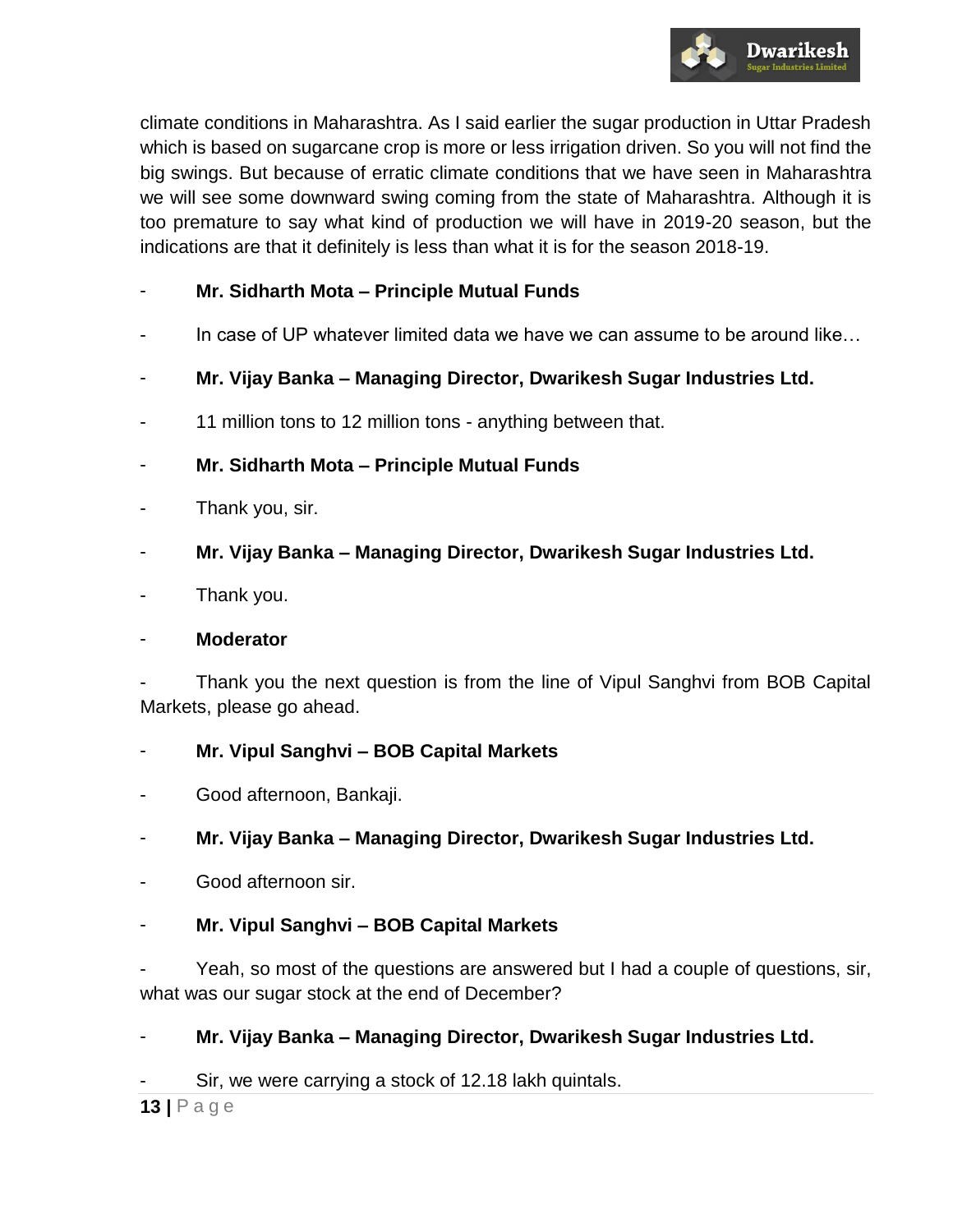

## - **Mr. Vipul Sanghvi – BOB Capital Markets**

- Okay, okay and what average cost valued in our book?
- **Mr. Vijay Banka – Managing Director, Dwarikesh Sugar Industries Ltd.**
- It is valued at 2,930 rupees.
- **Mr. Vipul Sanghvi – BOB Capital Markets**
- Okay, okay. And our current average realization is at about Rs. 31?
- **Mr. Vijay Banka – Managing Director, Dwarikesh Sugar Industries Ltd.**
- Yeah, yeah it's around 31 rupees.
- **Mr. Vipul Sanghvi – BOB Capital Markets**
- Okay, and, sir, we turned zero long term debt, right as per....

#### - **Mr. Vijay Banka – Managing Director, Dwarikesh Sugar Industries Ltd.**

Yes absolutely. We had the long term debts in our books which was taken recently under SEFASU 2018 scheme which is funded by the state government of Uttar Pradesh, It is at 5% rate of interest. But, this debt will actually reduce our working capital borrowings in the times to come.

#### - **Mr. Vipul Sanghvi – BOB Capital Markets**

Right, right, right. Thank you, sir, and all the best.

#### - **Mr. Vijay Banka – Managing Director, Dwarikesh Sugar Industries Ltd.**

Thank you sir, thank you.

#### - **Moderator**

Thank you. Reminder to the participants that anyone wishing to ask a question may please press star and 1. The next question is from the line of Deepak Kapoor an individual investor. Please go ahead.

#### - **Mr. Deepak Kapoor – Individual Investor**

Hi, good afternoon, sir.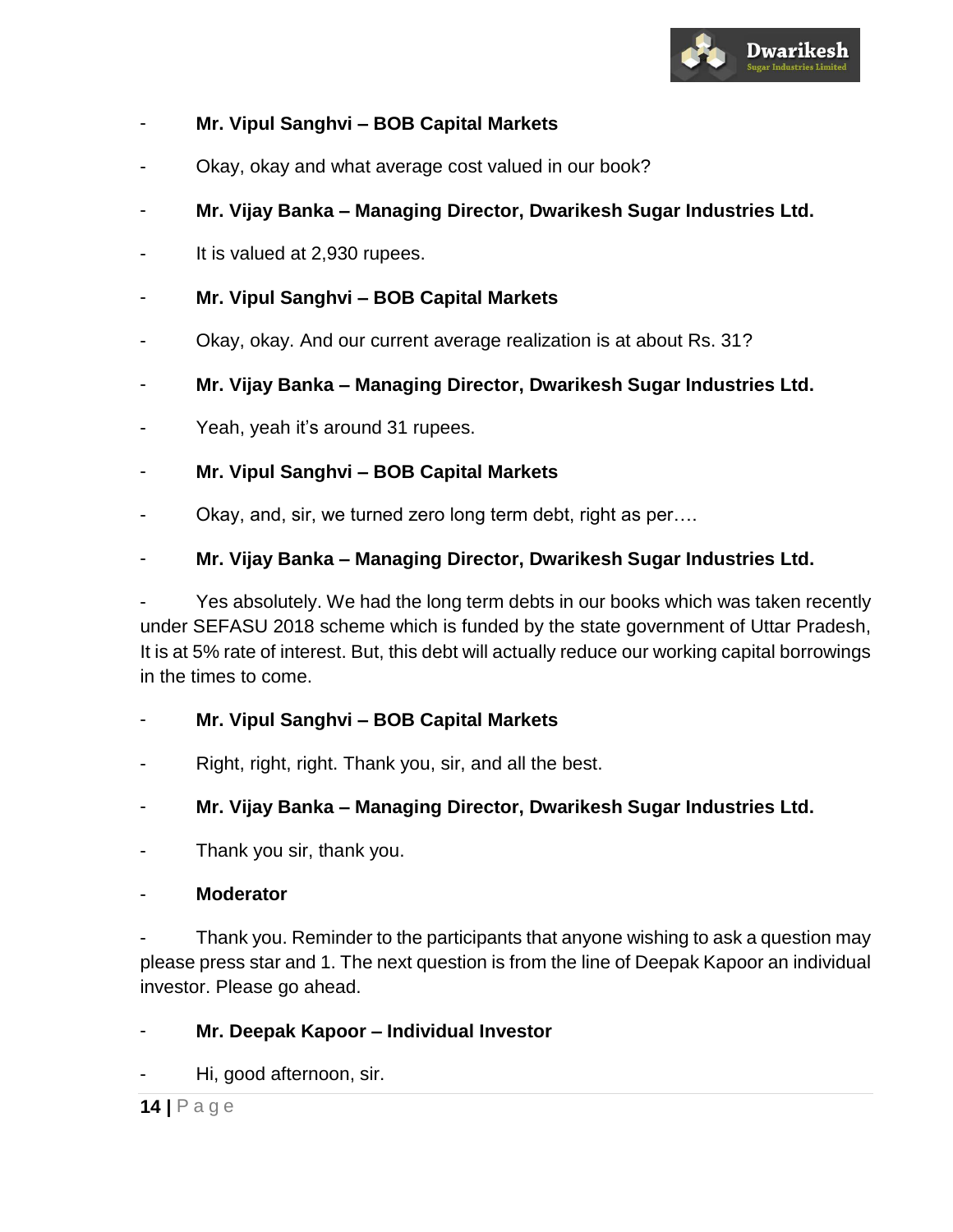

## - **Mr. Vijay Banka – Managing Director, Dwarikesh Sugar Industries Ltd.**

Very good afternoon sir.

## - **Mr. Deepak Kapoor – Individual Investor**

Just wanted to check this ethanol expansion - we consider this as a green field or this is a brown field expansion?

## - **Mr. Vijay Banka – Managing Director, Dwarikesh Sugar Industries Ltd.**

It's a brand new plant, sir, so green field.

## - **Mr. Deepak Kapoor – Individual Investor**

Brand new plant, so it's a brand new 100 KLPD plant, so once this expansion is complete you won't need to sell any of the molasses outside?

## - **Mr. Vijay Banka – Managing Director, Dwarikesh Sugar Industries Ltd.**

Absolutely.

## - **Mr. Deepak Kapoor – Individual Investor**

- Other than the compulsory….
- **Mr. Vijay Banka – Managing Director, Dwarikesh Sugar Industries Ltd.**
- Absolutely, other than the compulsory sale that the UP government wants us to do.
- **Mr. Deepak Kapoor – Individual Investor**
- So the compulsory is still 20% of the molasses?

## - **Mr. Vijay Banka – Managing Director, Dwarikesh Sugar Industries Ltd.**

Sir, it is 12%. The requirement is rather unfair but there is a requirement to give some molasses. If not molasses then there is a requirement to give neutral spirit which of course we will not be making in our plant. Let's see how it pans out.

- **Mr. Deepak Kapoor – Individual Investor**
- Okay, but the requirement is still there.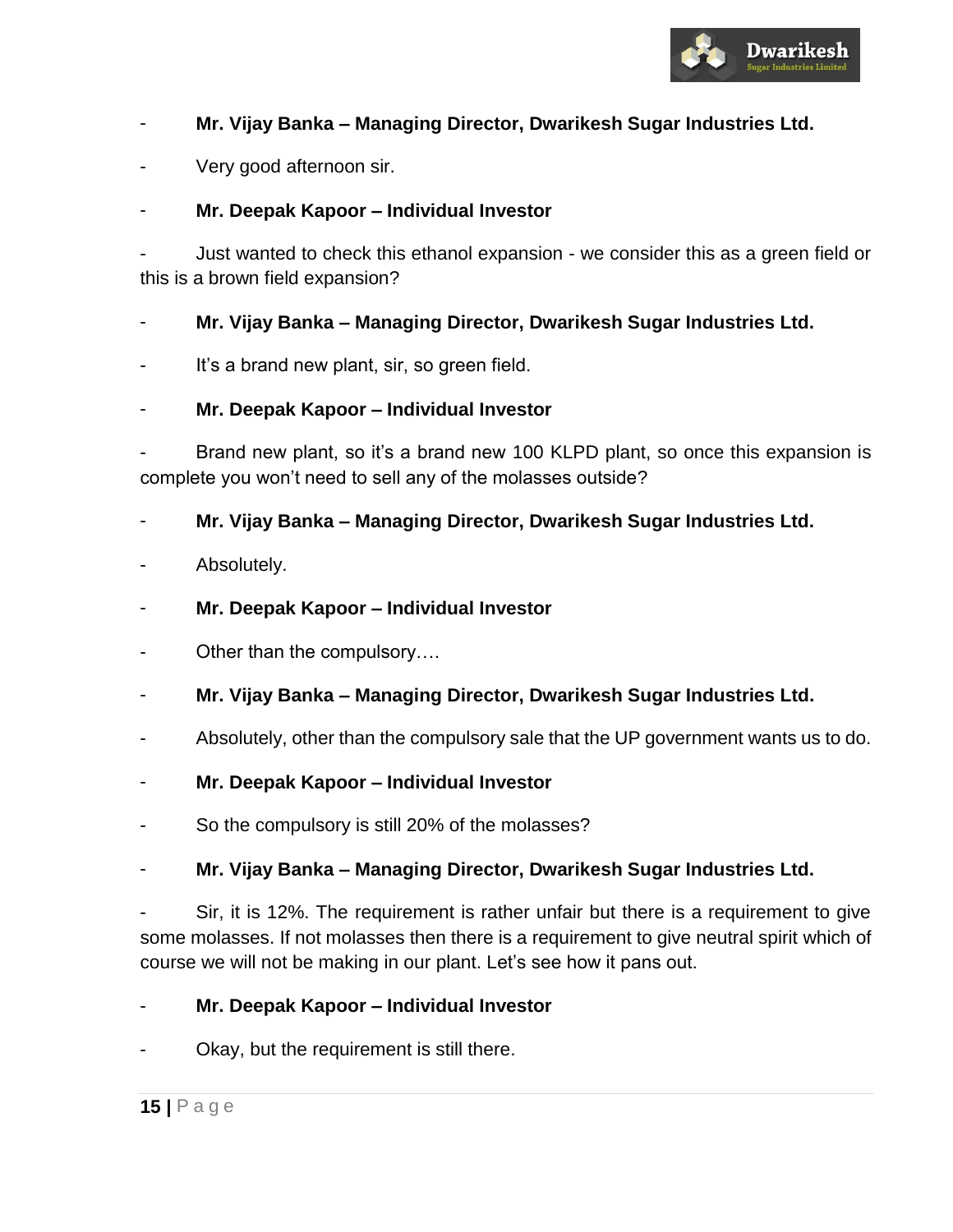

## - **Mr. Vijay Banka – Managing Director, Dwarikesh Sugar Industries Ltd.**

Yeah, requirement is still there.

## - **Mr. Deepak Kapoor – Individual Investor**

This inventory value is 29.3, how much of your inventory is export quota inventory?

## - **Mr. Vijay Banka – Managing Director, Dwarikesh Sugar Industries Ltd.**

Sir, a portion of our inventory is valued at export NRV. Based on the crushing that we have, done up to  $31<sup>st</sup>$  December, our export obligation is 15,200 metric tons approximately. So such quantity we have valued the stock at export NRV but have accounted for production subsidy. Rest of the sugar is valued at cost or NRV whichever is lower.

#### - **Mr. Deepak Kapoor – Individual Investor**

Okay, so that sugar....

## - **Mr. Vijay Banka – Managing Director, Dwarikesh Sugar Industries Ltd.**

But it does not pull down my profits because on the one hand I have accounted for the subsidy and on the other hand I have valued the sugar at the NRV of the export.

## - **Mr. Deepak Kapoor – Individual Investor**

Okay, so it's a non-reflecting profit.

## - **Mr. Vijay Banka – Managing Director, Dwarikesh Sugar Industries Ltd.**

We have done the matching.

## - **Mr. Deepak Kapoor – Individual Investor**

Previous question you were talking about 50,000 tons contracted for export, this was against the previous sugar season is it?

## - **Mr. Vijay Banka – Managing Director, Dwarikesh Sugar Industries Ltd.**

No, no, this is for the season 2018-19. In so far as our earlier quota is concerned we did not do direct export because that quota was announced rather late. So there was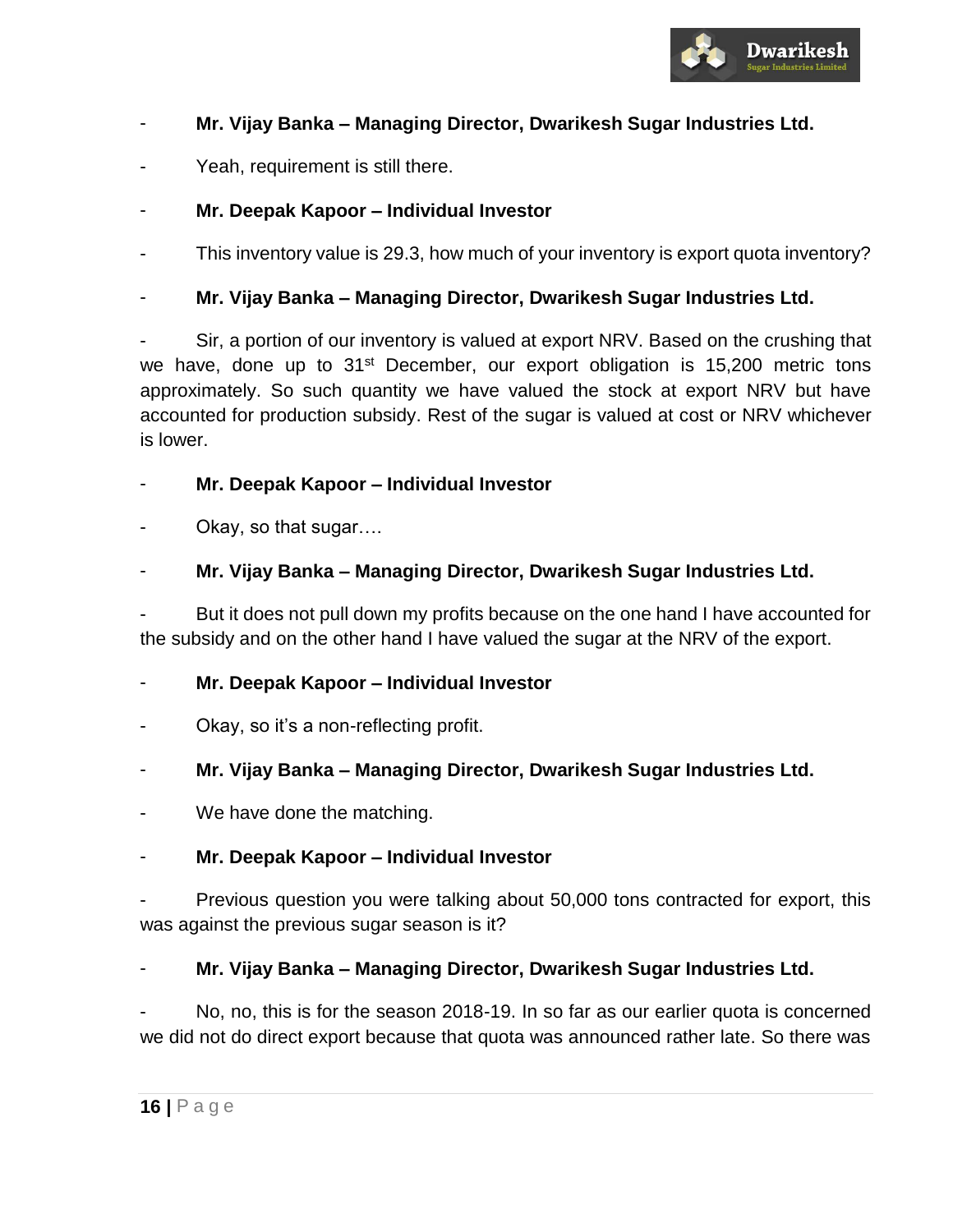

no possibility of doing adjustment in the plant working and making raw sugar. So we traded our MIEQ obligation in favour of another sugar mill based in Maharashtra.

## - **Mr. Deepak Kapoor – Individual Investor**

- So what you are exporting this season, is it raw, or?
- **Mr. Vijay Banka – Managing Director, Dwarikesh Sugar Industries Ltd.**
- It's raw, it is raw.
- **Mr. Deepak Kapoor – Individual Investor**
- Any ball park figure on how much cane you might crush?

## - **Mr. Vijay Banka – Managing Director, Dwarikesh Sugar Industries Ltd.**

Sir, in our case it is going to be lesser although you know more clarity will emerge only in the fourth week of February or so. Last year we crushed about 363 lakh quintals of sugarcane. But as per the available indications this year we should be crushing around 300 lakh quintals of sugarcane. Though our crushing number is going to come down, but our recovery is going to be better than what it was last season.

- **Mr. Deepak Kapoor – Individual Investor**
- That's 300.
- **Mr. Vijay Banka – Managing Director, Dwarikesh Sugar Industries Ltd.**
- 300 lakh quintals
- **Mr. Deepak Kapoor – Individual Investor**
- If my understanding is right, then your guessing it might be 15% lower crush.
- **Mr. Vijay Banka – Managing Director, Dwarikesh Sugar Industries Ltd.**
- Yes.
- **Mr. Deepak Kapoor – Individual Investor**
- What is the prime reason for this?
- **Mr. Vijay Banka – Managing Director, Dwarikesh Sugar Industries Ltd.**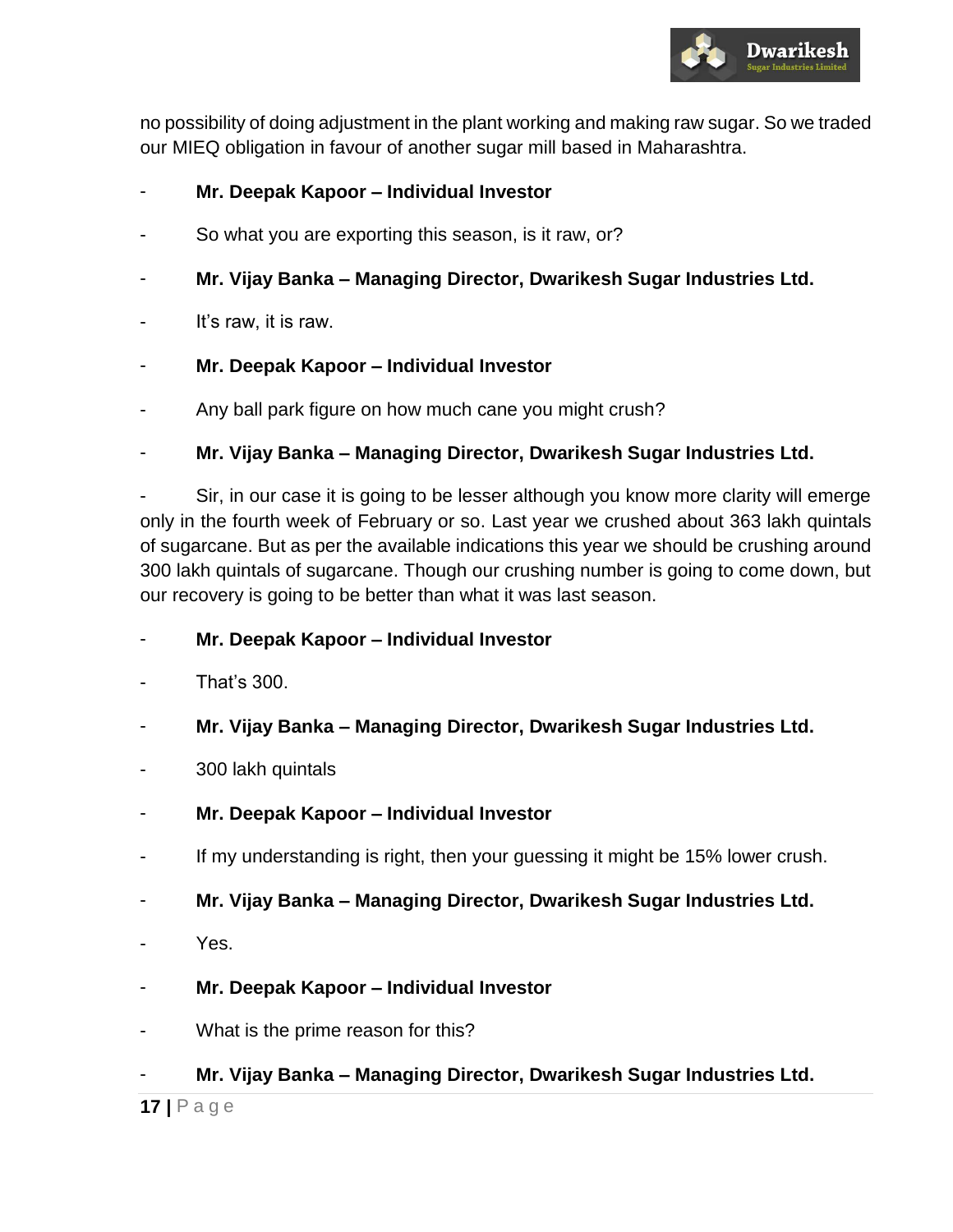

Because the ratoon yield was very, very poor. We need to divide the state of UP into three parts, West UP, the Central UP and the East UP. In case of West UP and Central UP we have seen the drop in the yield in case of ratoon crop, not so in East UP.

## - **Mr. Deepak Kapoor – Individual Investor**

Any particular reason?

## - **Mr. Vijay Banka – Managing Director, Dwarikesh Sugar Industries Ltd.**

So that is the reason the cane availability will come down for mills which are in the West of UP or in the Central UP. East UP has not been impacted so much because there the ratoon yields are supposedly as good as they were last year. However as I said these are early days. I will be able to talk with more conviction on my estimated crushing number by the end of February.

## - **Mr. Deepak Kapoor – Individual Investor**

Right, right. So in West and Central UP the farmer is likely to earn lower this year than last year.

## - **Mr. Vijay Banka – Managing Director, Dwarikesh Sugar Industries Ltd.**

Yeah, because their yields are lower more on account of unseasonal rain fall and resultant water logging in many areas. Whereas East UP did not face this phenomenon.

## - **Mr. Deepak Kapoor – Individual Investor**

Got it, so you don't expect crushing to go on as late as last year?

## - **Mr. Vijay Banka – Managing Director, Dwarikesh Sugar Industries Ltd.**

No, no, not at all. We don't expect it to go till May end.

## - **Mr. Deepak Kapoor – Individual Investor**

There could be any pick up in molasses prices?

## - **Mr. Vijay Banka – Managing Director, Dwarikesh Sugar Industries Ltd.**

Yeah, last year's molasses was sold at virtually zero. Now it's getting closer to Rs. 100 rupee a quintal.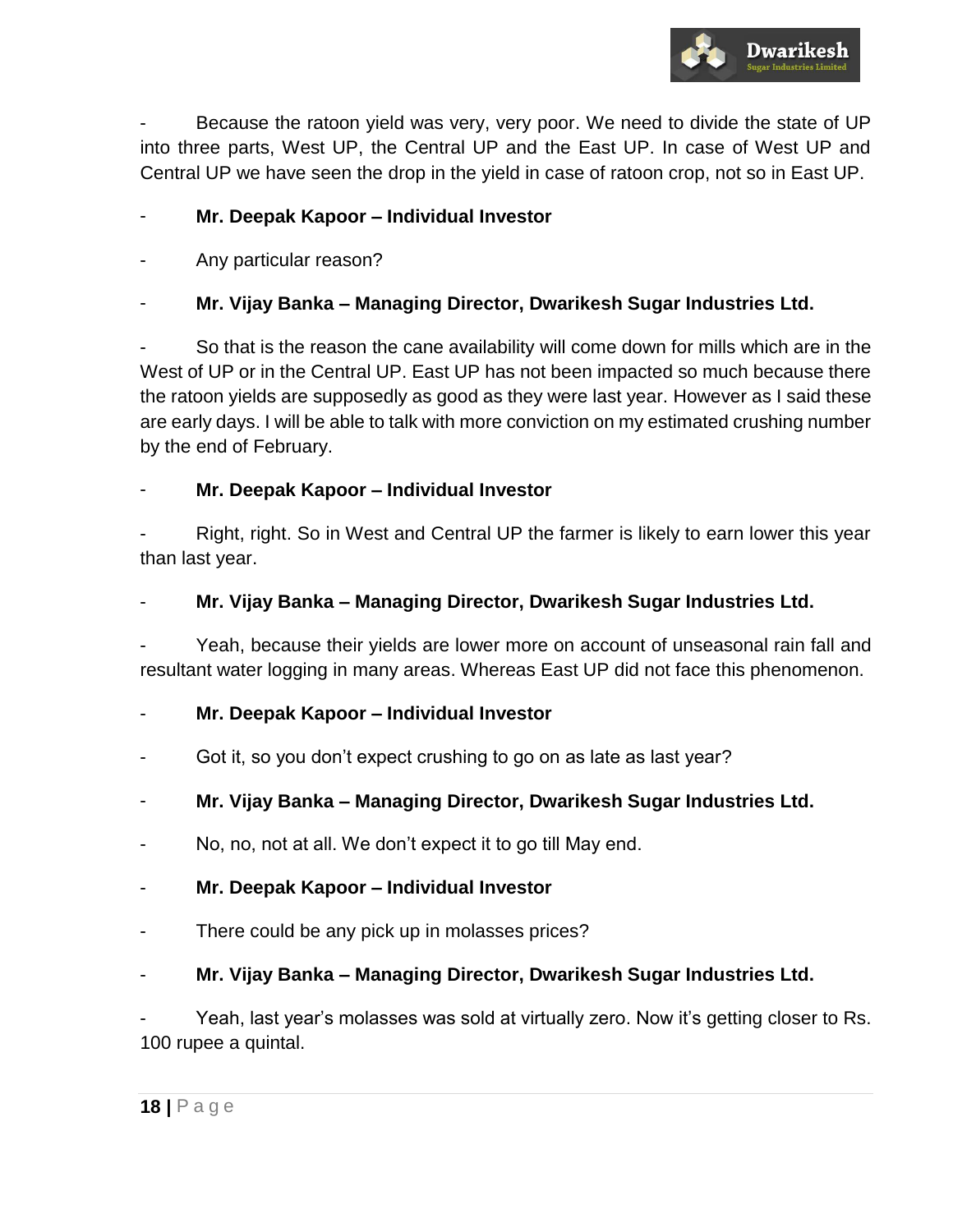

## - **Mr. Deepak Kapoor – Individual Investor**

- Okay, one thousand rupee a ton not bad, it's getting better. Just one last question, more like intuition. Since the Government and the State Government have given so many schemes and incentives and support over the last one year, possible for you to just summarise all the subsidies and support that you are getting.

## - **Mr. Vijay Banka – Managing Director, Dwarikesh Sugar Industries Ltd.**

Sorry.

## - **Mr. Deepak Kapoor – Individual Investor**

Is it possible for you to just summarise all the subsidies and support that you are getting?

## - **Mr. Vijay Banka – Managing Director, Dwarikesh Sugar Industries Ltd.**

Yeah, let me take it one by one, okay. What the state Government did was that they gave a subsidy of Rs. 4.50 per quintal of sugar cane crushed for the season of 2017- 18, number one. Number 2 they gave us soft loan, you know. The eligible amount was different for all different companies. So we also availed the loan and in our case we availed a loan of 134.48 lakh crores and now this loan is made available to us at 5% rate of interest.

- **Mr. Deepak Kapoor – Individual Investor**
- Which is the maximum you can take under the account?

## - **Mr. Vijay Banka – Managing Director, Dwarikesh Sugar Industries Ltd.**

Yeah, there was a cut-off date which was announced. So on the cut-off date whatever was our cane arrears less whatever amount we would have got from UP Power Corporation and the subsidy of Rs. 4.50, etc. All that got deducted. So an amount of 134.48 crores was determined for us and this is repayable in 60 monthly instalments commencing from July 2019. So as for as the State Government is concerned these are the two benefits that we have got.

As far as Central Government is concerned. Number 1, they have announced minimum selling price. No sugar company is allowed to sell below this minimum selling price. They had announced earlier MIEQ of 2 million tonnes. Subsequently they announced MIEQ export obligation of 5 million tonnes. Additionally, they have set up a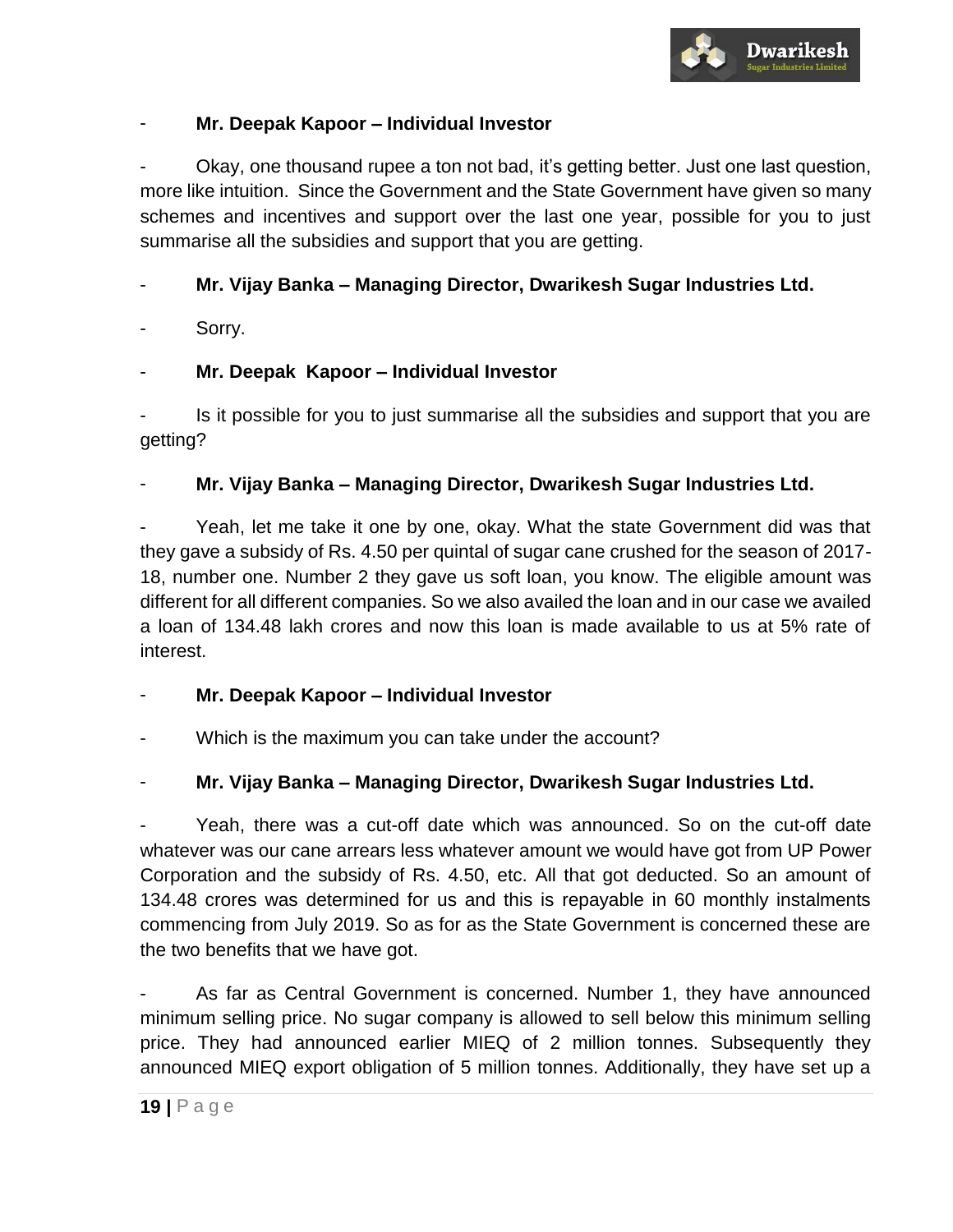

buffer stock quantity of 3 million tonnes. So those of us who are going to carry buffer stock commensurate with whatever is our obligation, we will get interest subvention on that also. Plus ethanol blending programme has been taken up in a big way. So central government is providing all the impetus for the ethanol blending programme.

## - **Mr. Deepak Kapoor – Individual Investor**

Is there a transport subsidy for export?

## - **Mr. Vijay Banka – Managing Director, Dwarikesh Sugar Industries Ltd.**

For export, yeah. There is, for those of us who are in the hinterland we will get a subsidy of 3 rupees, 3000 rupees per metric ton for transporting our sugar to port and putting it on board of the ship there. This should virtually cover our cost also.

## - **Mr. Deepak Kapoor – Individual Investor**

So the ethanol loan we have availed already?

## - **Mr. Vijay Banka – Managing Director, Dwarikesh Sugar Industries Ltd.**

No, we have not yet availed. We have been sanctioned a loan of Rs. 116.88 crores from Punjab National Bank and…

## - **Mr. Deepak Kapoor – Individual Investor**

So the interest subvention will just come in later after, I mean as of now when you take the loan you will be paying the full interest.

## - **Mr. Vijay Banka – Managing Director, Dwarikesh Sugar Industries Ltd.**

Yeah, interest subvention will be available once the plant becomes operational.

## - **Mr. Deepak Kapoor – Individual Investor**

Operational.

## - **Mr. Vijay Banka – Managing Director, Dwarikesh Sugar Industries Ltd.**

Yeah, and which will not be on the full loan amount. In our case they have determined an amount of 72.98 crores on which they will provide us interest subvention.

## - **Mr. Deepak Kapoor – Individual Investor**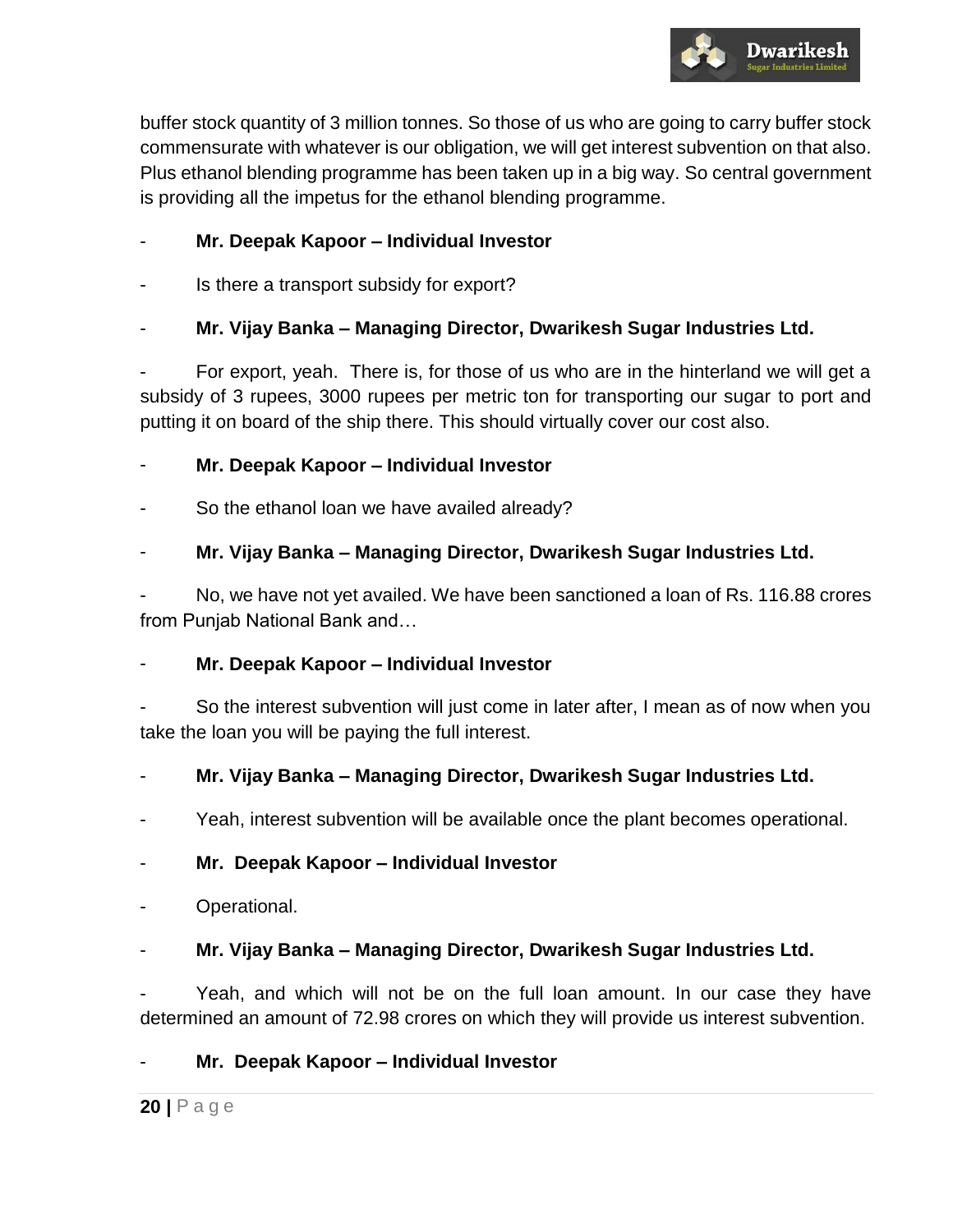

- Okay, on 73 crores. And this production subsidy the state government, when will it be release it to you?

- **Mr. Vijay Banka – Managing Director, Dwarikesh Sugar Industries Ltd.**
- Production subsidy or the State government production subsidy?
- **Mr. Deepak Kapoor – Individual investor**
- No, the state government is giving you a 4.5 rupee per kg?
- **Mr. Vijay Banka – Managing Director, Dwarikesh Sugar Industries Ltd.**
- That has already come in
- **Mr. Deepak Kapoor – Individual Investor**
- That's something as and when you produce, or there is...
- **Mr. Vijay Banka – Managing Director, Dwarikesh Sugar Industries Ltd.**

No, no, it was for the last season. That has been given to us to help us clear the dues of 2017-18.

- **Mr. Deepak Kapoor – Individual Investor**
- Okay, for this season it is not there?
- **Mr. Vijay Banka – Managing Director, Dwarikesh Sugar Industries Ltd.**

No, for the ongoing season there is no subsidy, no facility no incentive as yet announced.

- **Mr. Deepak Kapoor – Individual Investor**
- Okay, alright. Thank you so much, sir.
- **Mr. Vijay Banka – Managing Director, Dwarikesh Sugar Industries Ltd.**
- Thank you.
- **Moderator**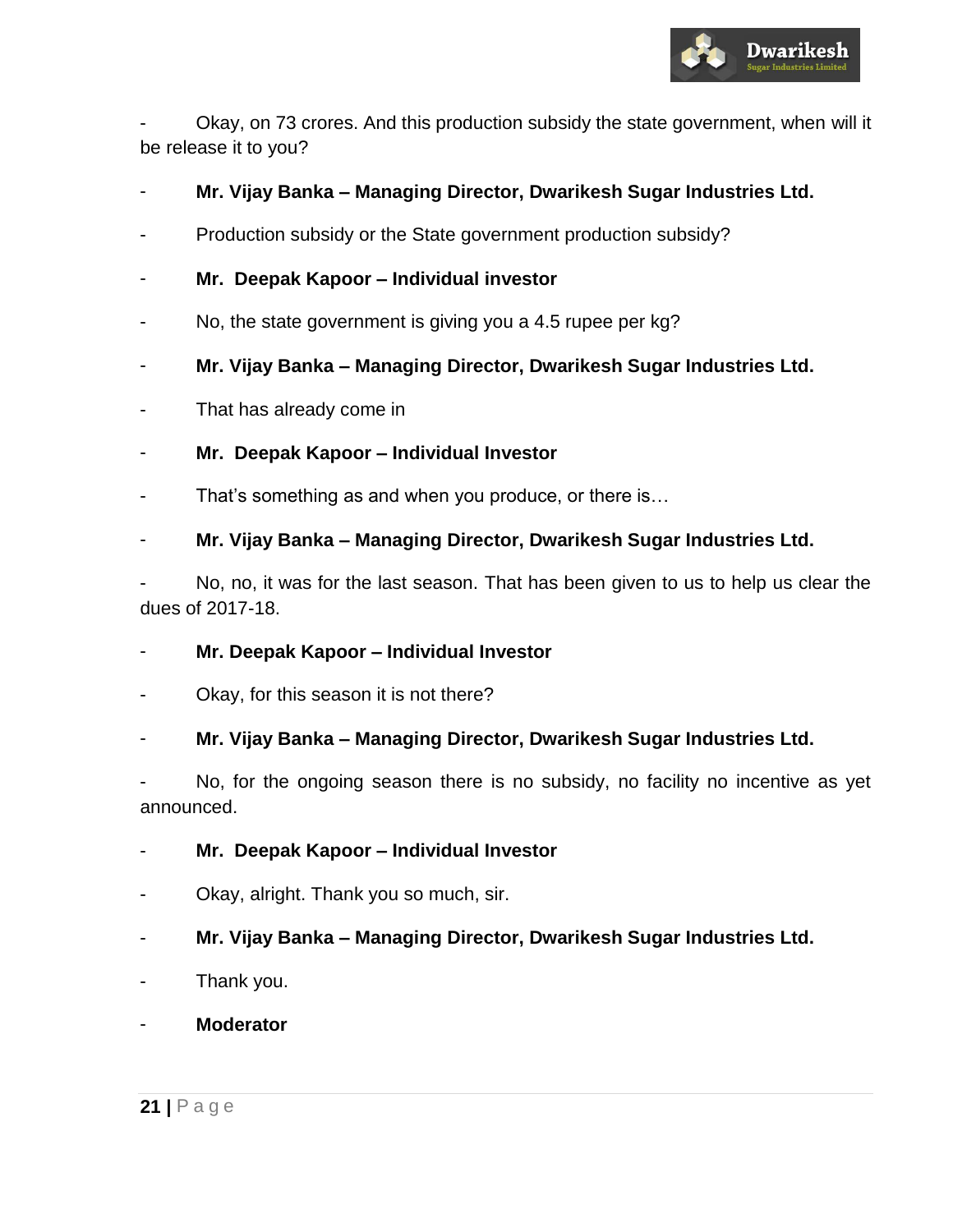

- Thank you. The next question is from the line of Sidharth Mota from Principle Mutual Fund. Please go ahead.

## - **Mr. Sidharth Mota – Principle Mutual Funds**

Sir, considering volatility in sugar production, what gives you confidence that government will take forward ethanol policy B&C for the next 2 to 3 years?

## - **Mr. Vijay Banka – Managing Director, Dwarikesh Sugar Industries Ltd.**

This program of ethanol blending is an irreversible program. Number one, it helps to address the cyclicality of the sugar industry and number 2, it also helps the government to mitigate the fuel requirement of the country. So, it serves dual purpose and we don't see any kind of reversal happening in the ethanol blending program.

## - **Mr. Sidharth Mota – Principle Mutual Funds**

And, sir, by any chance is there any possibility that government may reduce C and B ethanol prices seeing the strong margin which all the good companies they are making. Or in the past it has happened actually?

## - **Mr. Vijay Banka – Managing Director, Dwarikesh Sugar Industries Ltd.**

No, there was once an excise duty benefit of 5 rupees which was given, which was subsequently withdrawn. But here in the pricing there is no benefit as such given as the excise duty has done and gone away with. So there is no such thing, no rebate that has been given to us. It's only the price that they have determined and which is a reasonable price.

## - **Mr. Sidharth Mota – Principle Mutual Funds**

Okay. But in the past it has ever happened for example this time 43 rupees, isn't the C molasses …

## - **Mr. Vijay Banka – Managing Director, Dwarikesh Sugar Industries Ltd.**

Rs. 43.70.

## - **Mr. Sidharth Mota – Principle Mutual Funds**

Yeah Rs. 43.70. So it might happen that again they may reduce might be to Rs. 40-41.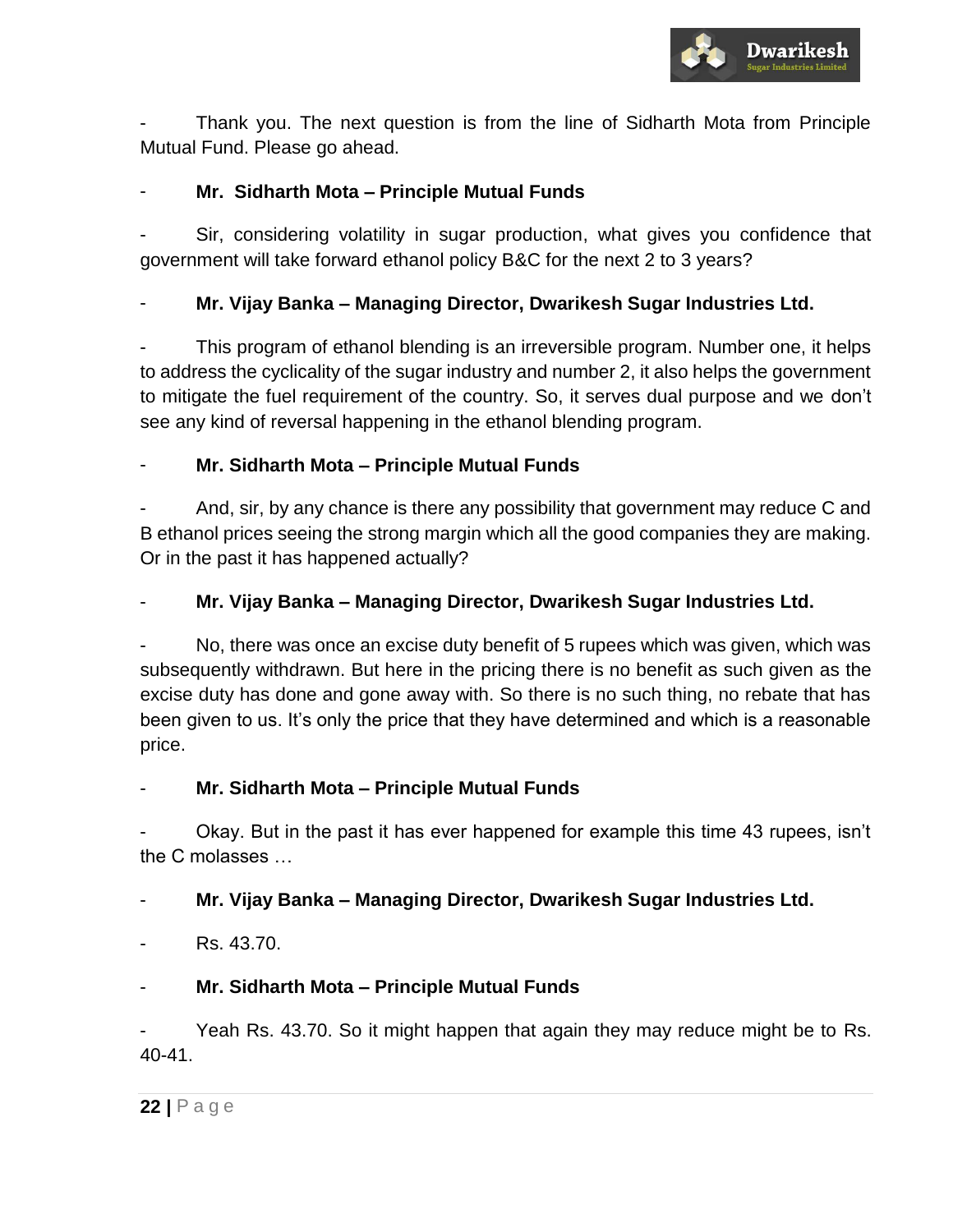

## - **Mr. Vijay Banka – Managing Director, Dwarikesh Sugar Industries Ltd.**

No, I don't think so. But even hypothetically if you assume that they reduce it by a rupee or two, I don't think it will make a significant difference in the margins that the companies are now enjoying.

## - **Mr. Sidharth Mota – Principle Mutual Funds**

Correct, so but in the past it has ever happened, sir?

## - **Mr. Vijay Banka – Managing Director, Dwarikesh Sugar Industries Ltd.**

No, I was mentioning that was only once when the excise duty benefit was withdrawn.

#### - **Mr. Sidharth Mota – Principle Mutual Funds**

Apart from that.

## - **Mr. Vijay Banka – Managing Director, Dwarikesh Sugar Industries Ltd.**

Yeah excise duty benefit by way of 5 rupees which was withdrawn. So it actually resulted in reduction in the margin on sale of ethanol.

## - **Mr. Sidharth Mota – Principle Mutual Funds**

Correct. And my second question is with respect to transfer pricing from the sugar versus molasses. So if we do C heavy and if we do B heavy, so is there any substantial difference. I know it is little early for you but…

## - **Mr. Vijay Banka – Managing Director, Dwarikesh Sugar Industries Ltd.**

No, B heavy we have not done so I have not applied my mind in that direction, but C heavy, yes, there is a benchmark available. So we have determined based on the average realisation of our molasses prices.

#### - **Mr. Sidharth Mota – Principle Mutual Funds**

What is the transfer price you are considering?

## - **Mr. Vijay Banka – Managing Director, Dwarikesh Sugar Industries Ltd.**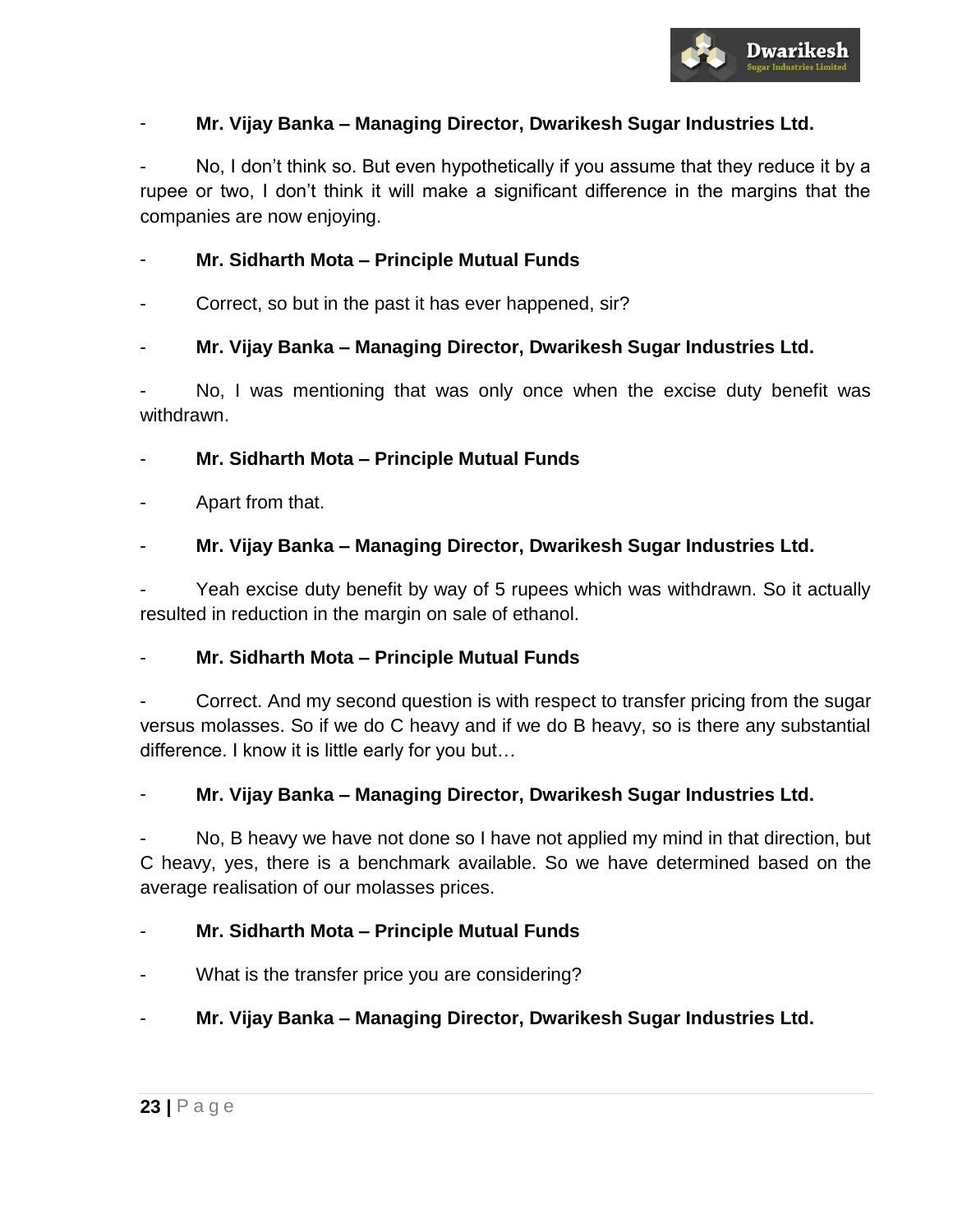

We consider the average price at which we have sold molasses because we sell molasses outside also, so there is a benchmark available to us. The transfer price is the same as the price at which we sell our molasses outside.

#### Mr. Mohan

- Sir, this is Mohan, here.
- **Mr. Vijay Banka – Managing Director, Dwarikesh Sugar Industries Ltd.**
- Yeah, good afternoon, sir.

## - **Mr. Mohan**

Sir, just one quick question, sir, as you said early days but for '19-20 you said that drop slightly would be because of lower plantation plus diversion to this B heavy you think.

## - **Mr. Vijay Banka – Managing Director, Dwarikesh Sugar Industries Ltd.**

B heavy diversion like I mentioned from 0.5 million tons it can best go up to about 2 million tons in the coming season. Drop in the production is more on account of the erratic climatic conditions that we have seen in Maharashtra already because some amount of sowing has already happened in so far as Maharashtra is concerned. Diversion of B heavy molasses will, of course, play a role and this is where we see eventually the cyclicality of the industry getting addressed when more and more mills will participate and more and more companies will use B heavy molasses for making ethanol. Because sugarcane continues to be a very remunerative crop for the farmers and they will continue to grow the same

## - **Mr. Mohan**

Okay, despite all the...

## - **Mr. Vijay Banka – Managing Director, Dwarikesh Sugar Industries Ltd.**

Yeah, yeah, despite all the problems, regardless of the fact that there are many companies who are delaying in making the payment, regardless of that sugarcane continues to be an attractive crop for the farmer. So we will not see a drop in the sugarcane production unless it is on account of weather conditions.

## - **Mr. Mohan**

Okay, fair enough sir, thank you.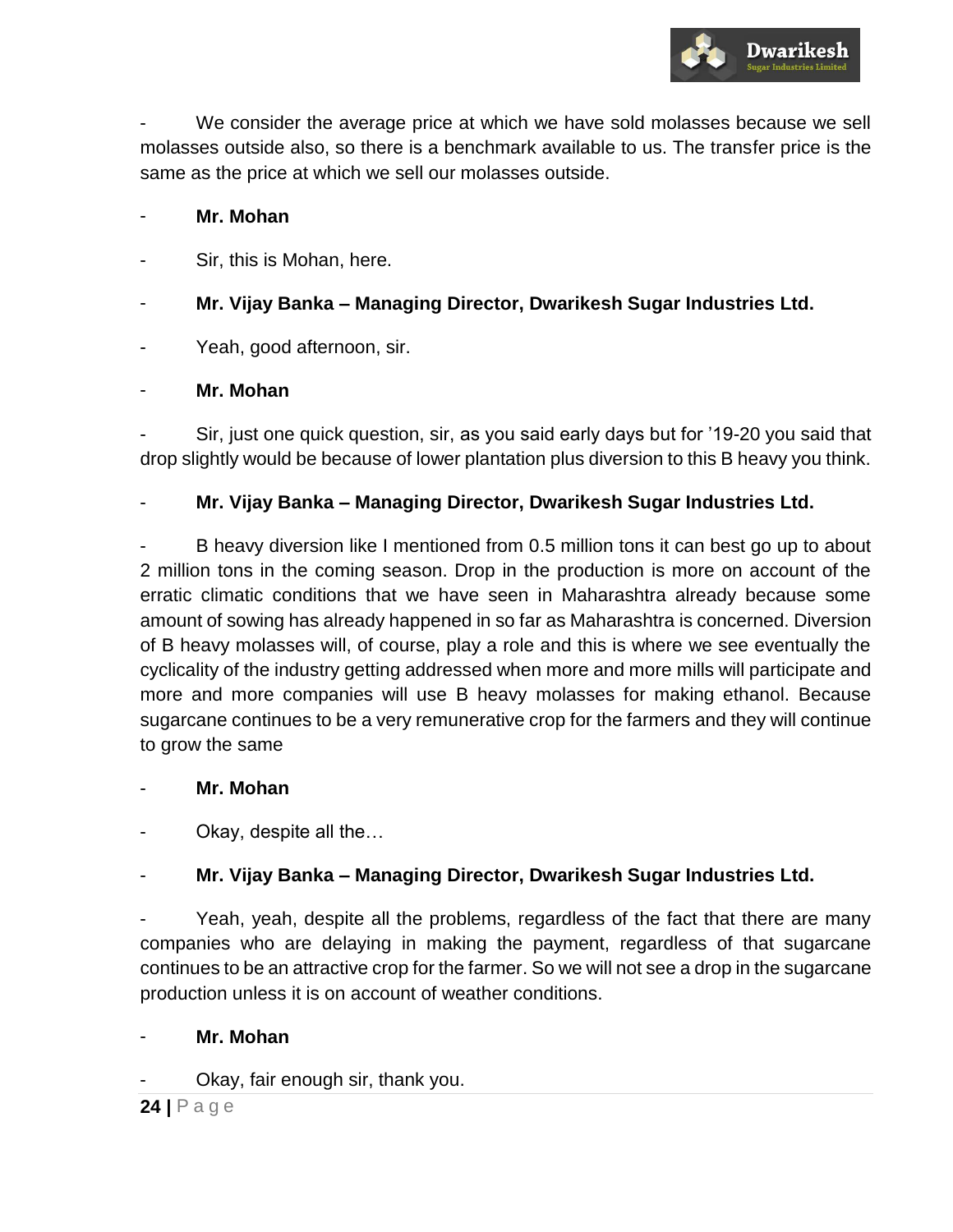

## - **Mr. Vijay Banka – Managing Director, Dwarikesh Sugar Industries Ltd.**

Thank you.

## - **Moderator**

Thank you. The next question from the line of Sudhir Salunke an individual investor. Please go ahead.

## - **Mr. Sudhir Salunke – Individual Investor**

- Good afternoon, sir.
- **Mr. Vijay Banka – Managing Director, Dwarikesh Sugar Industries Ltd.**
- Very good afternoon, sir.

## - **Mr. Sudhir Salunke – Individual Investor**

Sir, actually the UP government has recommended increasing the MSP to the central government, so do you think that thing will happen because of the political scenario, because the election is coming so central government might not consider that request.

## - **Mr. Vijay Banka – Managing Director, Dwarikesh Sugar Industries Ltd.**

You see, the increase in the price which the State Government has recommended is not a big increase at all. We have in the last year seen that the sugar prices have prevailed in the region of 3500 to 3600 on an average. And there was no hue and cry, and there was no political storm raised on account of such high prices. I don't think it is a high price, and the sugar was available in the retail markets at Rs. 43 to 45 rupees a kg. This kind of a price is not likely to raise any hue and cry nor will it create any kind of political storm. So the central government can definitely increase the MSP and it will not pinch the pockets of the consumer according to me. The only concern that I see which the central government has at this point in time is, that if they increase the sugar cane price what will happen to the exports because you know with domestic sugar will become more, selling sugar in the domestic market will be more attractive than exporting sugar. But then the central government has got various powers and they can definitely impose and ensure that compliance is done as far as the export obligation is concerned.

## - **Mr. Sudhir Salunke – Individual Investor**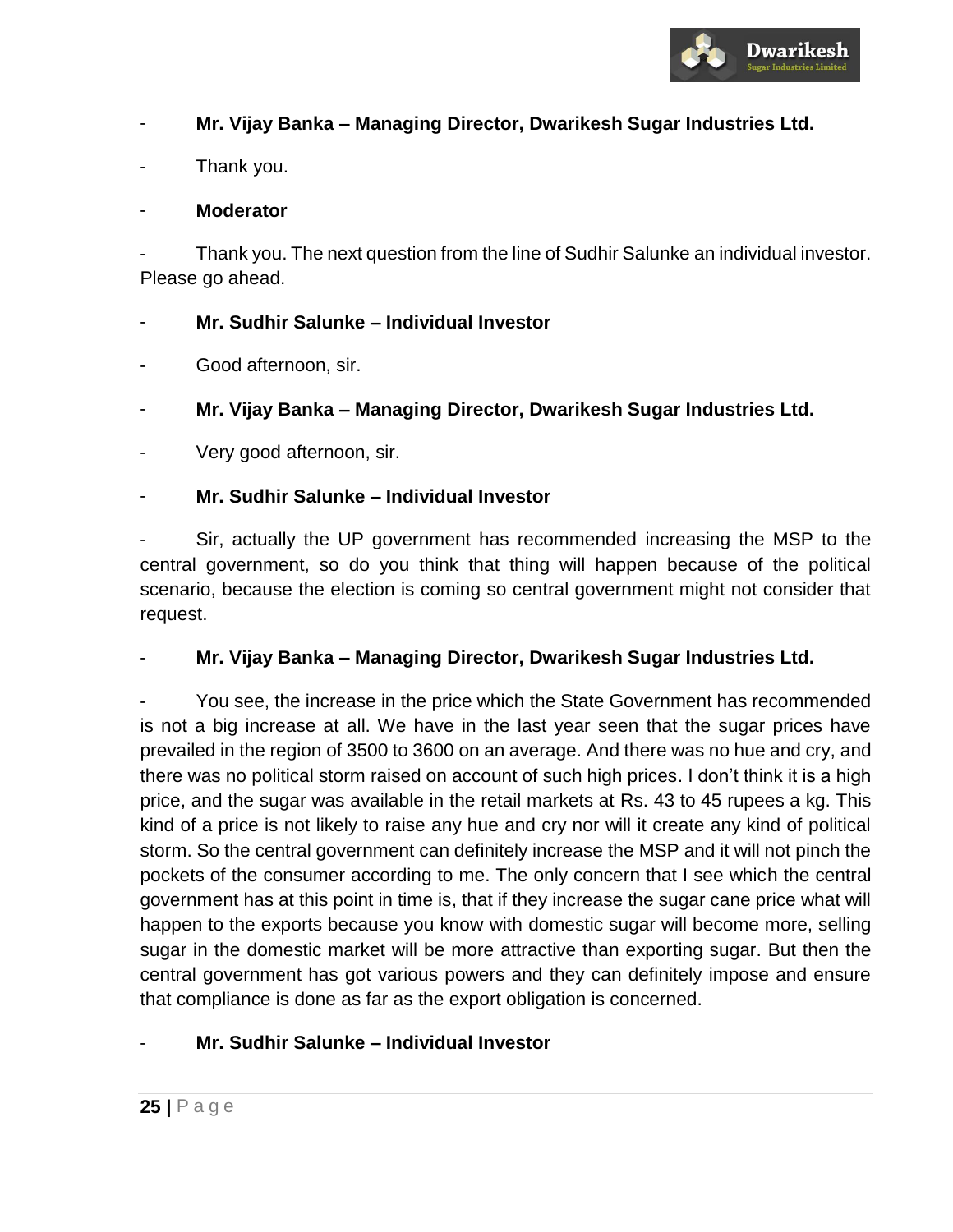

- Okay, obviously the government will not consider because the election is coming and they think that the sugar price will increase a lot in the market because that particular thing they cannot control easily, right?

## - **Mr. Vijay Banka – Managing Director, Dwarikesh Sugar Industries Ltd.**

No, ex-factory price of 35 to 36 rupees is not at all alarming and it is not a price over which there will be a hue and cry. So from 29 let's say one can even go up to 36 rupees a kg there should not be any problem according to me.

## - **Mr. Sudhir Salunke - Individual Investor**

Yeah, so they look at the past history then definitely, government can consider increasing the MSP up to 36 rupees.

## - **Mr. Vijay Banka – Managing Director, Dwarikesh Sugar Industries Ltd.**

Maybe not 36 rupees, I don't know what they have in their minds, but the state government had at one point in time recommended 34 rupees a kg, and now they have recommended 32½ rupees a kg, an attractive price. So, even it is of 32 ½ rupees a kg and which is 3 ½ rupees increase over the present MSP which is announced by the Central government.

## - **Mr. Sudhir Salunke – Individual Investor**

Yeah, let's see what the government takes the decision in this matter.

## - **Mr. Vijay Banka – Managing Director, Dwarikesh Sugar Industries Ltd.**

Absolutely. It is very necessary. It's absolutely necessary that they take a decision and they take a quick decision.

## - **Mr. Sudhir Salunke – Individual Investor**

Yeah. So, my next question is about the Maharashtra sugar production. Sir, actually Maharashtra has seen drought and the grub infestation in couple of parts in Western Maharashtra. So, do you think there will be, you know, there will impact on sugar production in Maharashtra because it might revise the figures last month. So, apart from the figures quoted by this month, do you think that there will sugar production will be revised in Maharashtra again.

## - **Mr. Vijay Banka – Managing Director, Dwarikesh Sugar Industries Ltd.**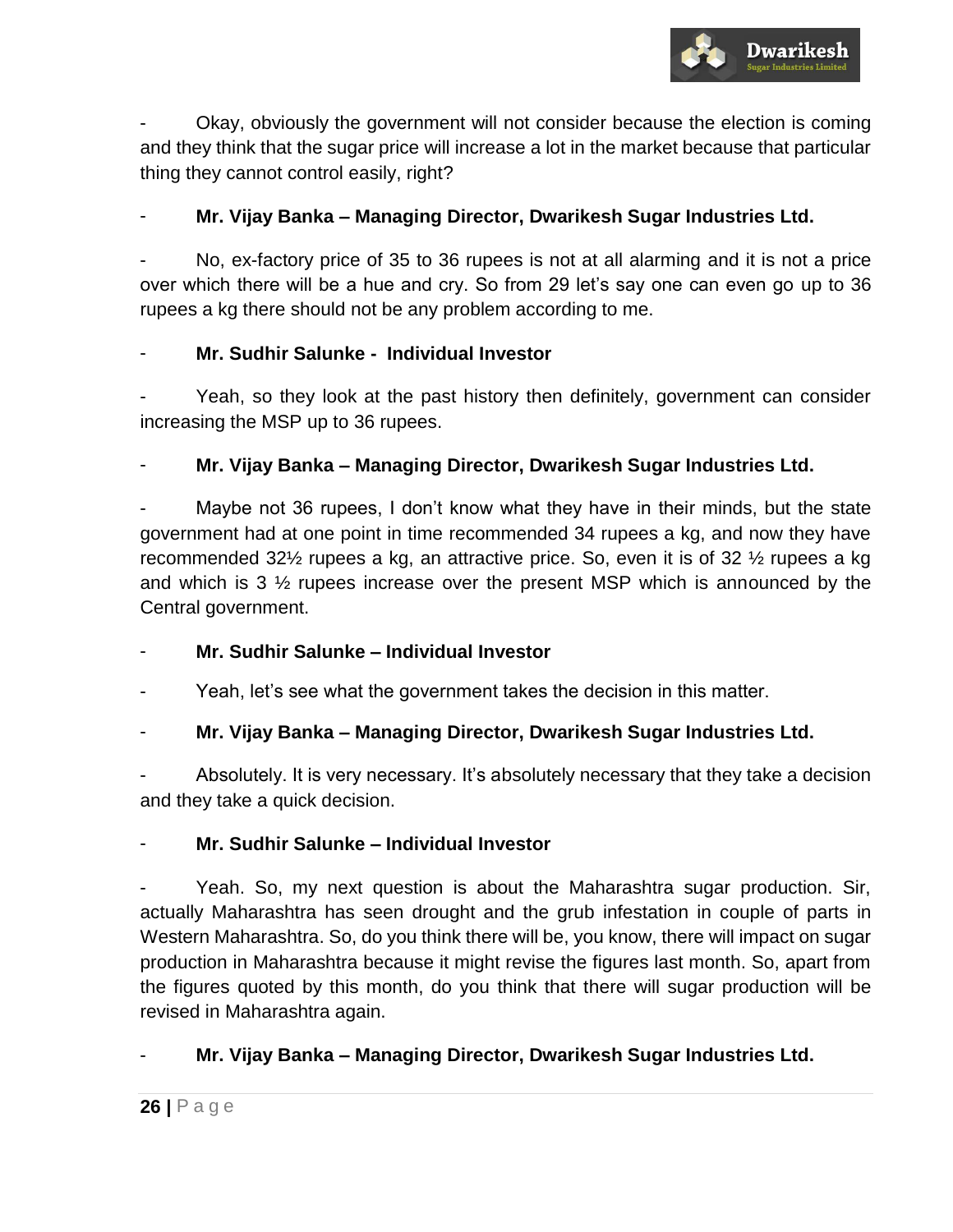

I don't think so. ISMA has revised the estimate of Maharashtra production to 9  $\frac{1}{2}$ million ton when we met in the month of January. I don't think any further downward revision hereon is possible and necessary. Well, the indications for the next crushing season is that there could be lesser production in Maharashtra. But I don't think in the current season there is possibility of any further reduction of production in Maharashtra.

## - **Mr. Sudhir Salunke – Individual Investor**

- Okay. Thank you sir.
- **Mr. Vijay Banka – Managing Director, Dwarikesh Sugar Industries Ltd.**
- Thank you, sir.
- **Mr. Sudhir Salunke – Individual Investor**
- And sir?
- **Mr. Vijay Banka – Managing Director, Dwarikesh Sugar Industries Ltd.**
- Tell me, sir, you had more questions.

## - **Mr. Sudhir Salunke – Individual Investors**

Yeah, yeah, I have more questions. Sir, actually for the ethanol plant, we are going to increase capex 100 KLPD. So, have you carried out any kind of feasibility study on that?

## - **Mr. Vijay Banka – Managing Director, Dwarikesh Sugar Industries Ltd.**

Yeah, we have done that. We have done the feasibility study, techno economic viability study based on which we have got our loan also sanctioned.

## - **Mr. Sudhir Salunke – Individual Investor**

Okay, great. Sir, actually just one more question on that, that lets say for example our current plant is running only during the sugar crushing season. So, are you looking at the possibility to run the new plant the additional capacity for 12 months?

- **Mr. Vijay Banka – Managing Director, Dwarikesh Sugar Industries Ltd.** 

The present plant also runs for about 9 months in a year. It does not run during the monsoon months when we have to close it because we are following bio composting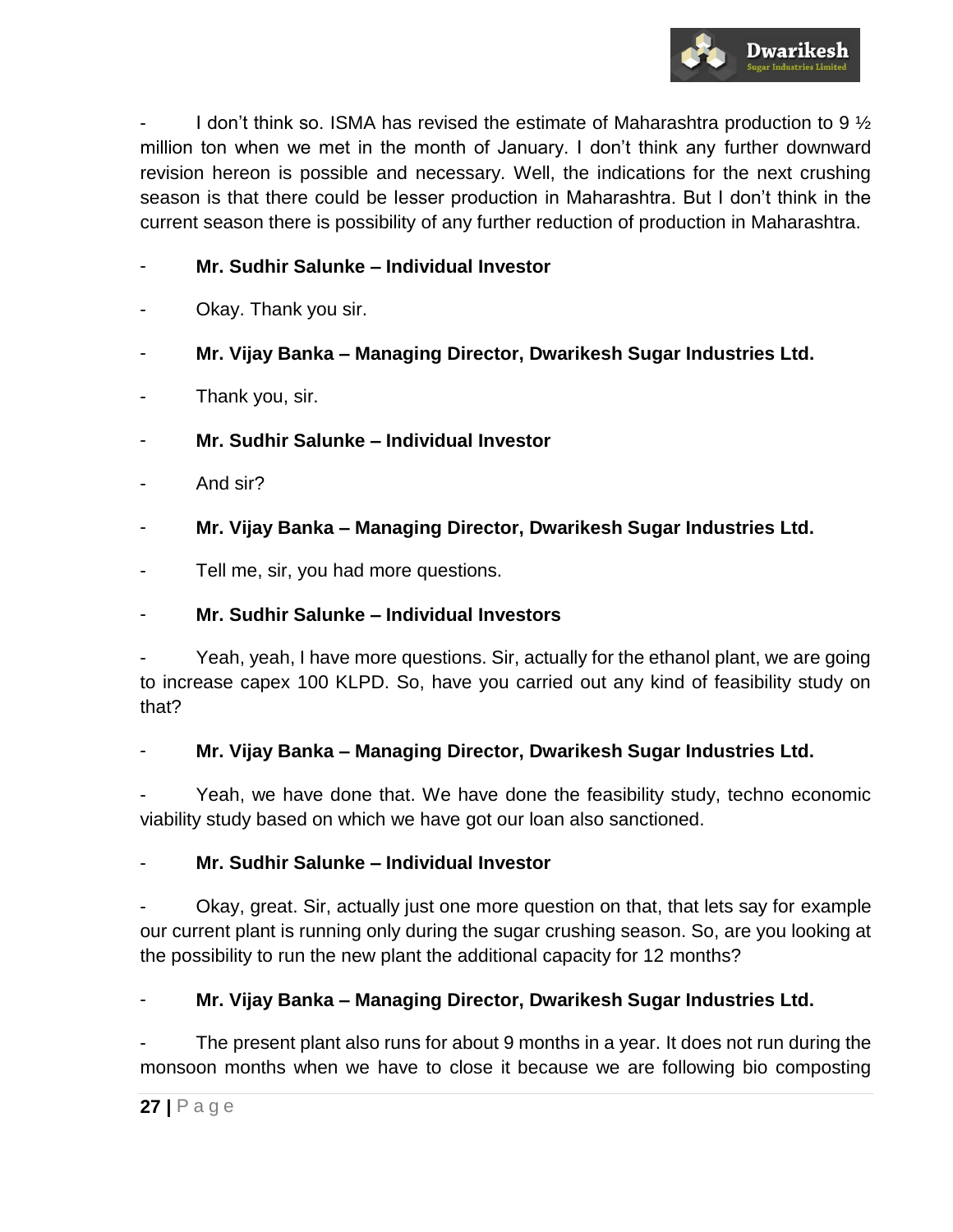

method for treating the effluent. The new plant will be operational throughout the year. Apart from the shutdown that we may be required to take for maintenance of the plant, there will be no other stoppage. I mean nothing else warrants reduction in our operations there. We will be able to, as we have seen such plants working for more than 300 days in a year.

## - **Mr. Sudhir Salunke – Individual Investor**

Okay. Got it clear, thank you.

## - **Mr. Vijay Banka – Managing Director, Dwarikesh Sugar Industries Ltd.**

Thank you, sir.

## - **Mr. Sudhir Salunke – Individual Investor**

Regarding the exports this year, government has set a target of 5 million. I think industry sources are saying that the fact is you can export up to 3 to 3.5 million. Sir, do you think that it is achievable.

## - **Mr. Vijay Banka – Managing Director, Dwarikesh Sugar Industries Ltd.**

- 3 million tons seems achievable, we will have to wait and see. I cannot talk for others but definitely as far we are concerned whatever the obligated quantity was for us we have already done the transaction / deal to export the same

## - **Mr. Sudhir Salunke – Individual Investor**

Okay. And, sir, due to ethanol production, what would be the impact on sugar falls in this year.

## - **Mr. Vijay Banka – Managing Director, Dwarikesh Sugar Industries Ltd.**

This year only half a million ton of sugar production has got reduced and that is being used for making ethanol. As I mentioned earlier we can see this number going up in the coming year. Based on the capacities that have already been created, I see this number easily going up to 2 million ton in the coming season itself. And this number can be further ramped up, if more and more and more capacities are coming up.

## - **Mr. Sudhir Salunke – Individual Investor**

Okay, okay. Thank you very much. Sir, next question is about the ethanol policy actually. If you look at the ethanol policy is coming about the higher oil rates and other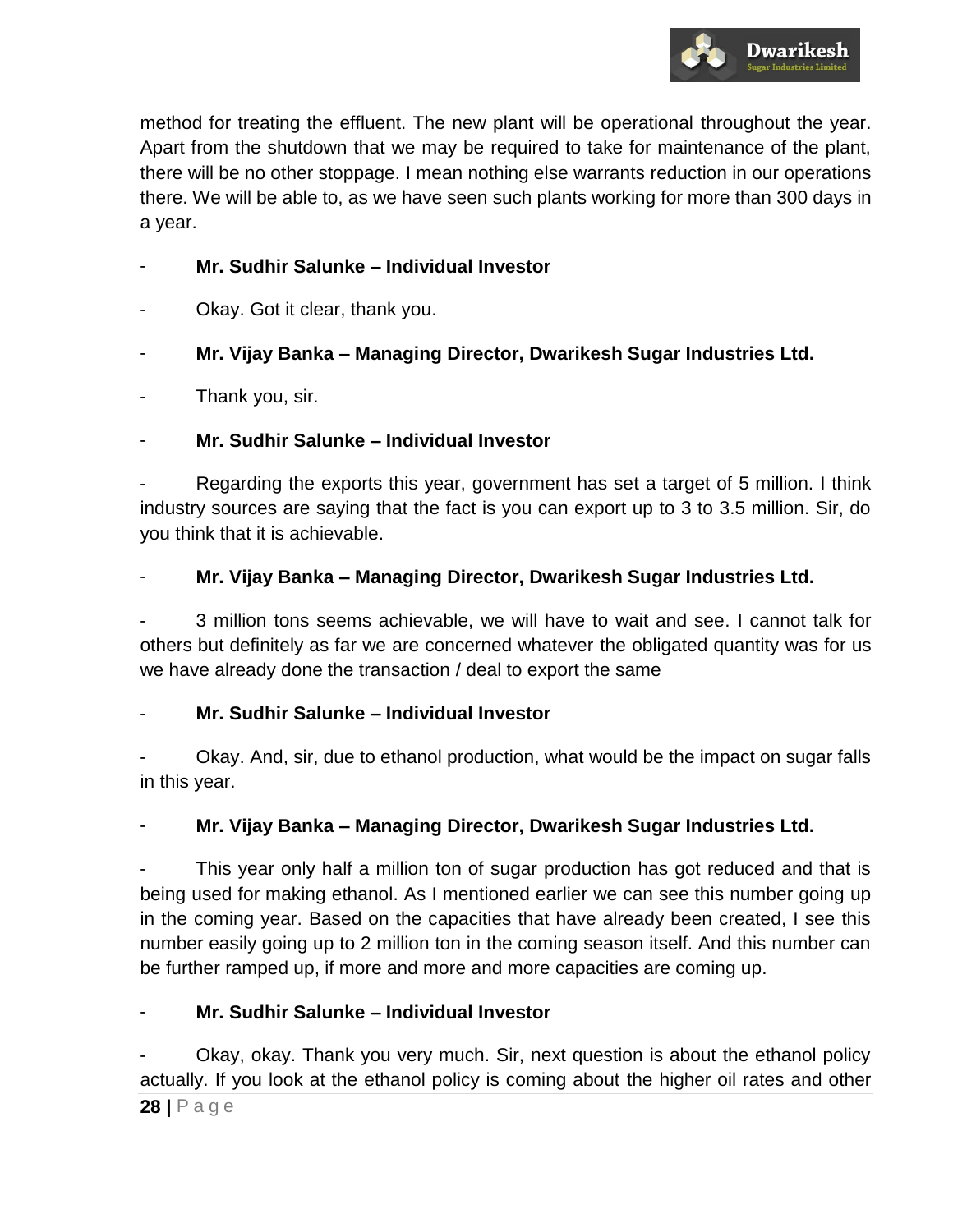

things, but then moving forward for example the oil rates are down in the international market, do you still think that the current rate, you know, which has been set by the government is reasonable

## - **Mr. Vijay Banka – Managing Director, Dwarikesh Sugar Industries Ltd.**

Yeah, it is reasonable. Making ethanol makes enormous sense for the government and for all the sugar mills also.

## - **Mr. Sudhir Salunke – Individual Investor**

- Okay. And sir, the last question from me is about the Maharashtra you know, farmers are selling their sugar in the open market directly. So, do you think there will be impact on sugar prices because of that because cooperative factories they are not able to sell even in the market and with their, they don't have money to pay to their farmers then they are giving that sugar to the farmers directly and the framers are directly putting that sugar in the market. So, there will be impact on sugar prices, what do you think.

## - **Mr. Vijay Banka – Managing Director, Dwarikesh Sugar Industries Ltd.**

This may be a reaction in Maharashtra. But the quantity which can be sold like this is miniscule. I don't think any big quantity will be sold like this and I don't see any such thing happening when the farmers buy substantial quantity so as to get their amount paid and then use the sugar for selling in an open market, I don't see any such possibility happening.

## - **Mr. Sudhir Salunke – Individual Investor**

Okay, thank you. This one last question, simple question actually. Sir, regarding the sugar season in Maharashtra and UP, how long that sugar season will continue?

## - **Mr. Vijay Banka – Managing Director, Dwarikesh Sugar Industries Ltd.**

Last season some mills in UP had continued their operations in the month of June. We don't see such a thing happening this year. This year I guess the mills in UP should be carrying on the crushing operations till the end of May maximum.

## - **Mr. Sudhir Salunke – individual Investor**

Okay. And what about Maharashtra?

## - **Mr. Vijay Banka – Managing Director, Dwarikesh Sugar Industries Ltd.**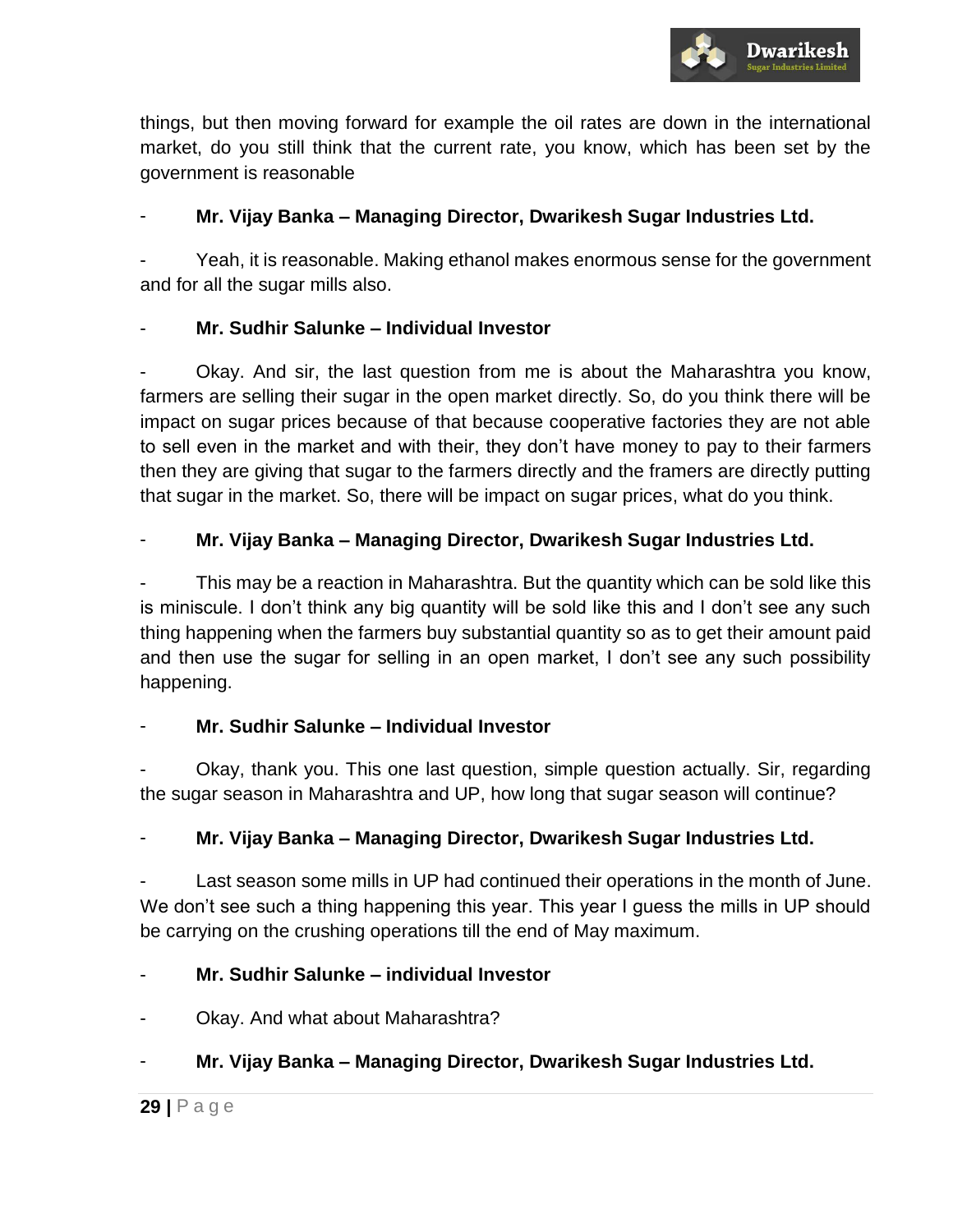

Maharashtra also same. Maharashtra typically closes a little earlier than in UP. So, Maharashtra also it can go up to April or May.

## - **Mr. Sudhir Salunke – Individual Investor**

- Okay. And that's all from my end, sir, and thank you very much.
- **Mr. Vijay Banka – Managing Director, Dwarikesh Sugar Industries Ltd.**
- Thank you.

## - **Moderator**

Thank you. We will move on to the next question that is from the line of Nandan Madivala, an individual investor. Please go ahead.

- **Mr. Nandan Madivala – Individual Investor**
- Hi, thanks for taking my question. Good afternoon to you.
- **Mr. Vijay Banka – Managing Director, Dwarikesh Sugar Industries Ltd.**
- Very good afternoon, sir.

## - **Mr. Nandan Madivala – Individual Investor**

Sir, I just want to understand. I think you mentioned that the 100 KLPD factory the capex is around 140 crores.

## - **Mr. Vijay Banka – Managing Director, Dwarikesh Sugar Industries Ltd.**

Rs. 145 crores.

## - **Mr. Nandan Madivala – Individual Investor**

Right. Sir, I was just wondering the other competitors in Uttar Pradesh. They mentioned they are also adding 100 KLPD that is coming at the cost of 40 crores according to them.

## - **Mr. Vijay Banka – Managing Director, Dwarikesh Sugar Industries Ltd.**

No, no idea. Simply not possible. They may be adding some balancing equipment to their existing capacity which is how they are ramping up their capacity. But, a brand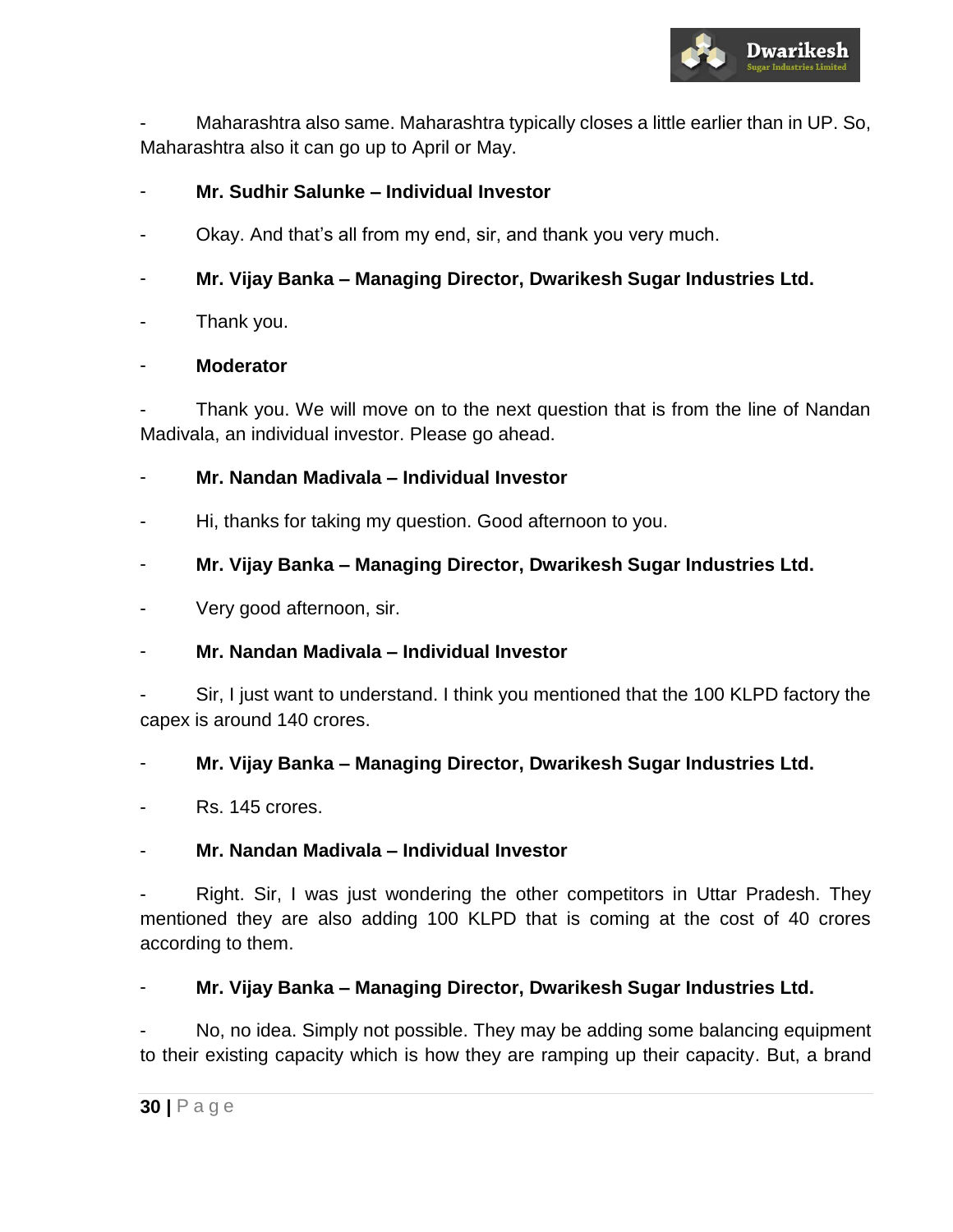

new distillery cannot come up at such costs. We have done some very hard negotiations to get this price.

## - **Mr. Nandan Madivala – Individual Investor**

Yeah, no, I just thought that it might, they must be adding to their capacity and that's why the..

- **Mr. Vijay Banka – Managing Director, Dwarikesh Sugar Industries Ltd.** 

For example some companies have put in 160 KLPD plant and it's costing them 250 crores. Rs. 40 crores maybe for some balancing equipment but, not for a complete plant

- **Mr. Nandan Madivala – Individual Investor**
- Okay, thank you.
- **Mr. Vijay Banka – Managing Director, Dwarikesh Sugar Industries Ltd.**
- Thank you, sir.

#### - **Moderator**

Thank you. A reminder to the participants anyone wishing to ask question may please press star and one. The next question is from Mahadesh Mahalingam from Sintech Securities. Please go ahead.

## - **Mr. Mahadesh Mahalingam - Sintech Securities**

- Good afternoon, sir.
- **Mr. Vijay Banka – Managing Director, Dwarikesh Sugar Industries Ltd.**
- Good afternoon.
- **Mr. Mahadesh Mahalingam - Sintech Securities**
- You mentioned that you are procuring the ethanol equipment from ISGEC, right.
- **Mr. Vijay Banka – Managing Director, Dwarikesh Sugar Industries Ltd.**
- Yes.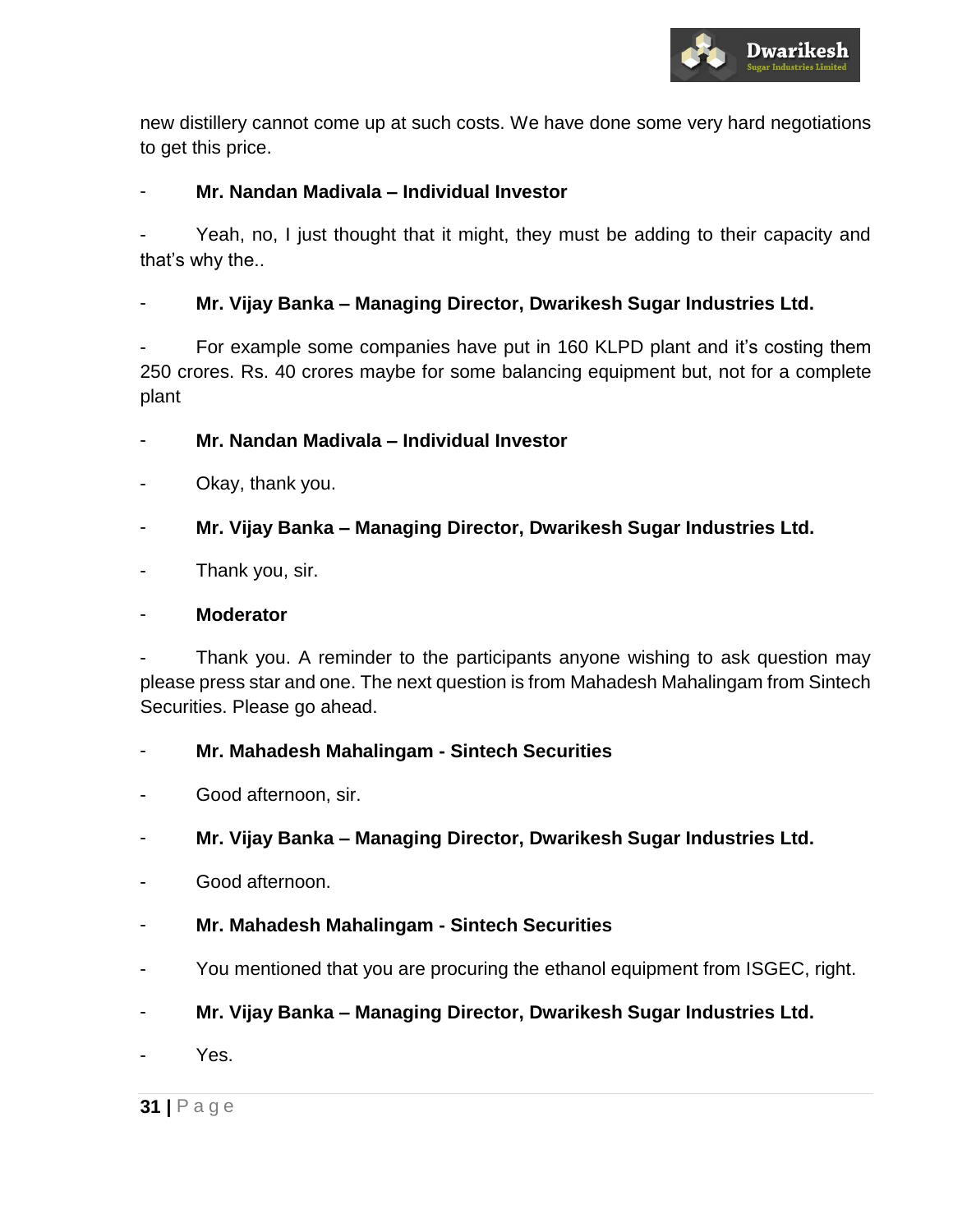

## - **Mr. Mahadesh Mahalingam - Sintech Securities**

So, what's the differential in costing between ISGEC and Praj, any broad idea just more premium or what's the reason.

## - **Mr. Vijay Banka – Managing Director, Dwarikesh Sugar Industries Ltd.**

There is price difference.

## - **Mr. Mahadesh Mahalingam - Sintech Securities**

- But what would be the premium broadly.
- **Mr. Vijay Banka – Managing Director, Dwarikesh Sugar Industries Ltd.**

It's a substantial which is why we went to IEGEC, ISGEC plants are technologically sound are proven plants. So, we had no hesitation of picking them up.

## - **Mr. Mahadesh Mahalingam - Sintech Securities**

- Substantial in what sense in this around ballpark percentage.
- **Mr. Vijay Banka – Managing Director, Dwarikesh Sugar Industries Ltd.**
- If we talk about only about the distillery more than 10%.

## - **Mr. Mahadesh Mahalingam - Sintech Securities**

So, now you procure all the equipment from one player only. Distillery along with other this thing.

## - **Mr. Vijay Banka – Managing Director, Dwarikesh Sugar Industries Ltd.**

Distillery and the boiler comes in combination from ISGEC. But there is another very critical component, critical equipment that we are buying which is a CPU which we call it Condensing Polishing Unit, which is actually for treating the waste water, which is very integral plant. For the same we have placed order on PAQUES which is a Netherland based company operating through its subsidiary in India.

## - **Mr. Mahadesh Mahalingam - Sintech Securities**

So normally people place I mean different equipment with different players, right.

## - **Mr. Vijay Banka – Managing Director, Dwarikesh Sugar Industries Ltd.**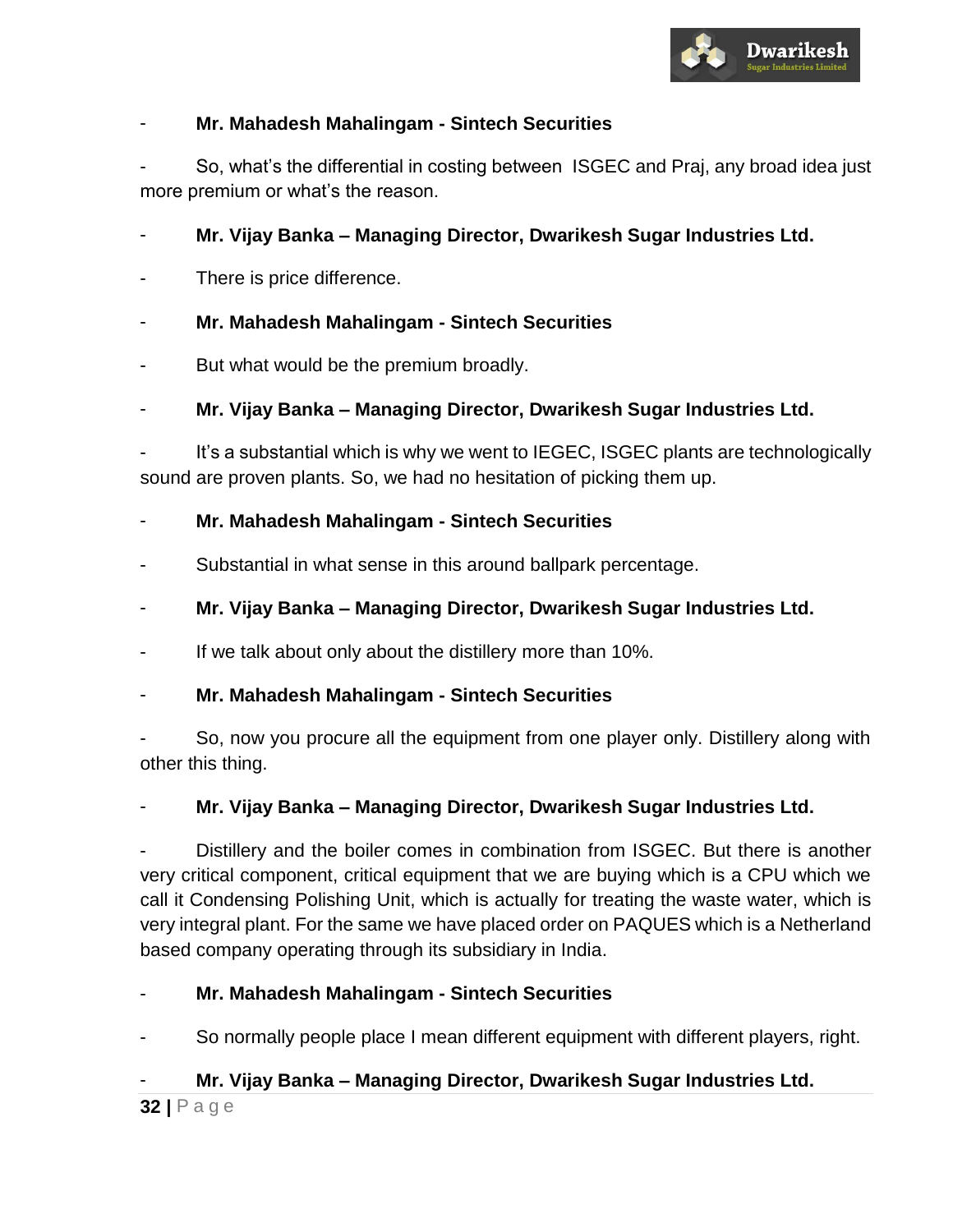

There isn't a single vendor who gives you everything.

## - **Mr. Mahadesh Mahalingam - Sintech Securities**

Sir, going ahead like now the molasses prices are quite low, but next year when all this additional capacity comes one or two years down the line they will be scrambling for molasses, so that time the profitability might come down, right.

## - **Mr. Vijay Banka – Managing Director, Dwarikesh Sugar Industries Ltd.**

Yeah, we will consider the opportunity cost. What we will be using is mostly the captive molasses that we will produce. We will therefore have no such problems unless you know we are required to buy molasses from outside.

## - **Mr. Mahadesh Mahalingam - Sintech Securities**

But last year when I read in the news that molasses were really dumped there was no storage and all, could they not be converted, I mean there is no distilling capacity because of which they were dumped outside or something.

## - **Mr. Vijay Banka – Managing Director, Dwarikesh Sugar Industries Ltd.**

New distillery capacities have come up which is why we have seen some improvement in the molasses selling price.

## - **Mr. Mahadesh Mahalingam - Sintech Securities**

Okay. No, but again the molasses were being dumped or something, couldn't it be shipped out of state, so it is not possible last time?

## - **Mr. Vijay Banka – Managing Director, Dwarikesh Sugar Industries Ltd.**

Last season that was the big challenge that we all faced. Initially there were restriction on selling molasses outside the state, by the time the restriction was removed damage was already done.

## - **Mr. Mahadesh Mahalingam - Sintech Securities**

- Now it is relaxed?
- **Mr. Vijay Banka – Managing Director, Dwarikesh Sugar Industries Ltd.**

Yeah, now it is relaxed. But as of now there is no such requirement also.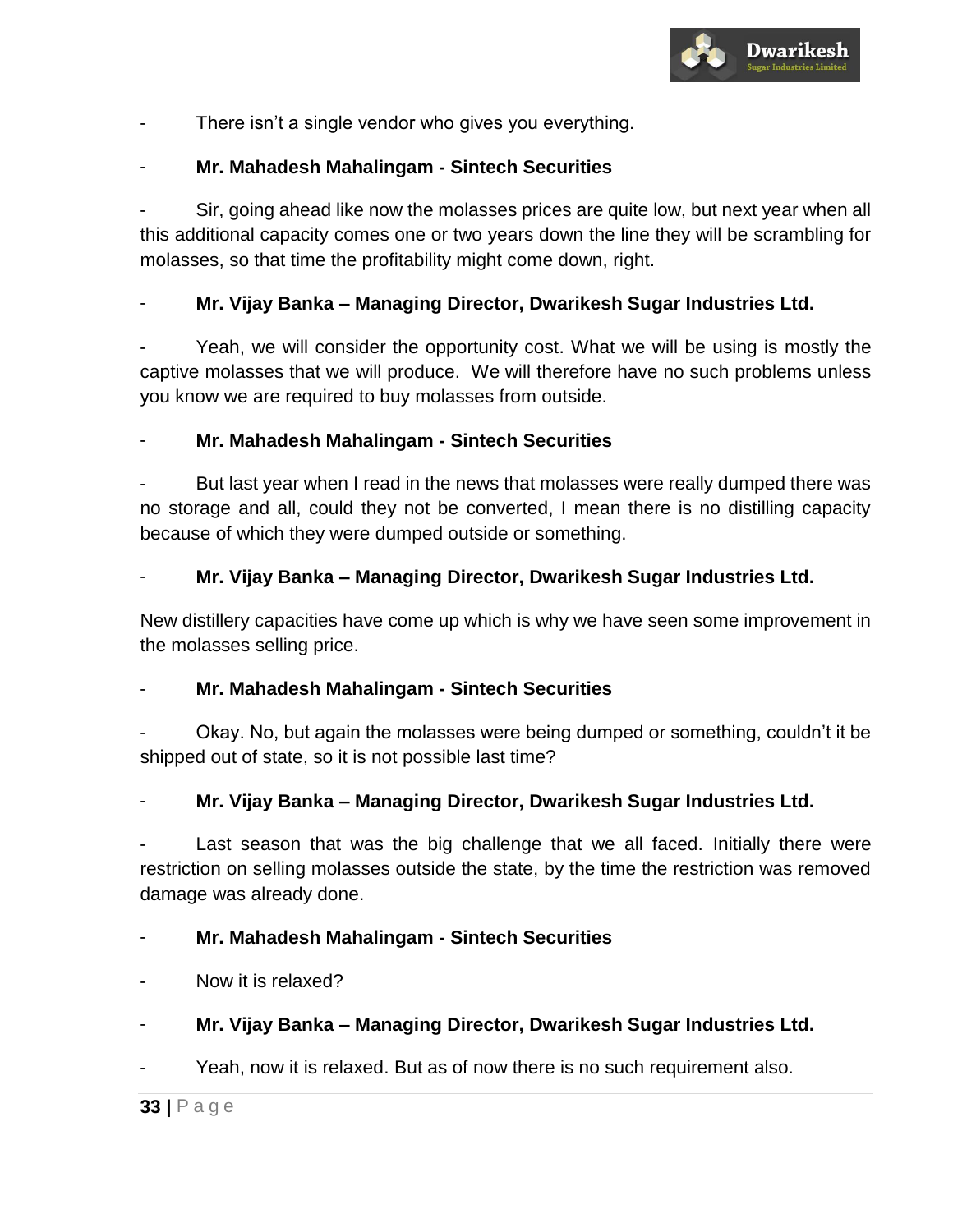

## - **Mr. Mahadesh Mahalingam - Sintech Securities**

Requirement actually, you may be using. And like most of the mills who are sitting on the distillery would the molasses of UP be enough for that.

- **Mr. Vijay Banka – Managing Director, Dwarikesh Sugar Industries Ltd.** 

- I think so, yes, but then there is always an option to use B heavy molasses also.
- **Mr. Mahadesh Mahalingam - Sintech Securities**
- That's true.
- **Mr. Vijay Banka – Managing Director, Dwarikesh Sugar Industries Ltd.**

Cut down on your sugar production and use that molasses and make more ethanol.

## - **Mr. Mahadesh Mahalingam - Sintech Securities**

Okay. Sir, but most of the distilleries that are coming up like they are built for B heavy including the transportation and other storage faculties or most of them are going for C heavy only?

## - **Mr. Vijay Banka – Managing Director, Dwarikesh Sugar Industries Ltd.**

- These plants are versatile plants, and you can use B heavy molasses and make ethanol. But the requirement is that one should have separate pipeline for transfer of molasses from sugar plant to distillery. And then you have to have separate storage arrangement for B heavy molasses in the distillery and then you have to have to separate ethanol tanks to store the ethanol made out of B heavy molasses. So all these calls for some extra capex. But that's not substantial.

- **Mr. Mahadesh Mahalingam - Sintech Securities** 

Okay. Sir, till last year and all they were saying problem from the uptake of like ethanol by OMCs?

## - **Mr. Vijay Banka – Managing Director, Dwarikesh Sugar Industries Ltd.**

No, these are now not there, all transactional issues have been sorted out and now there are no problems.

## - **Mr. Mahadesh Mahalingam - Sintech Securities**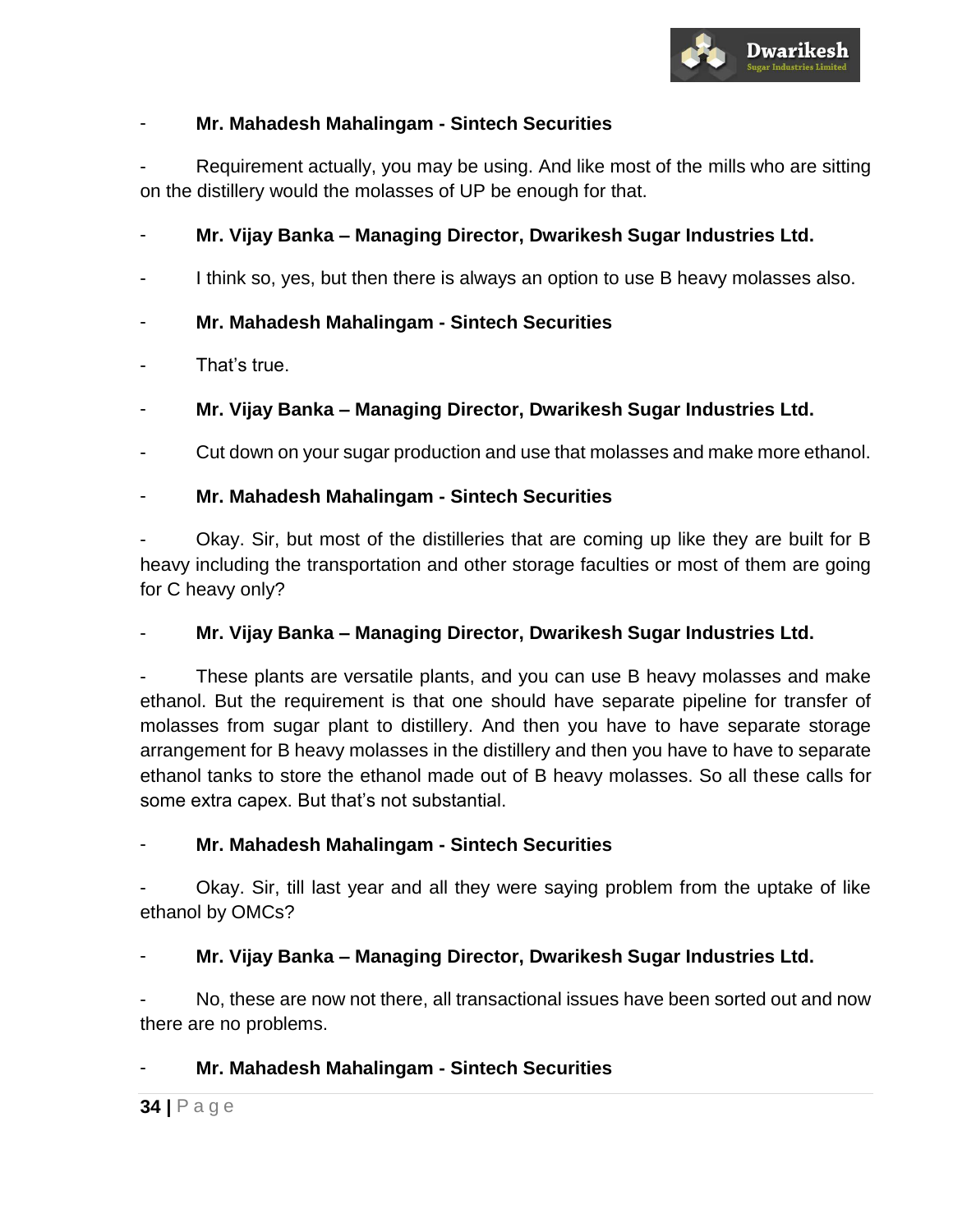

But not now, but some time back there were issues like there they are not offering after mandating it to be offered and all, that's not an issue now.

## - **Mr. Vijay Banka – Managing Director, Dwarikesh Sugar Industries Ltd.**

No, now the program has got an impetus and all the ministries are acting in close coordination with one another. The oil ministry and the food ministry are all acting in coordination with one another and there are no such issues now.

## - **Mr. Mahadesh Mahalingam - Sintech Securities**

- Okay. Sir, going ahead in one or two years down the line, I mean even if the sugar prices come down, then you can easily convert the B heavy to ethanol and cut down the losses.

## - **Mr. Vijay Banka – Managing Director, Dwarikesh Sugar Industries Ltd.**

That is the way forward for mitigation of risks associated with sugar industry

## - **Mr. Mahadesh Mahalingam - Sintech Securities**

- Okay, the outlook looks rosy, right.
- **Mr. Vijay Banka – Managing Director, Dwarikesh Sugar Industries Ltd.**
- The outlook looks reasonable I mean.
- **Mr. Mahadesh Mahalingam - Sintech Securities**
- After the expansion of the distillery I mean.

## - **Mr. Vijay Banka – Managing Director, Dwarikesh Sugar Industries Ltd.**

There has to be enough ramp up of the distillery capacity, only then 3 to 4 million tons of sugar production can be sacrificed and ethanol production be increased. That will be a welcome scenario.

## - **Mr. Mahadesh Mahalingam - Sintech Securities**

Okay, thank you very much, sir.

## - **Mr. Vijay Banka – Managing Director, Dwarikesh Sugar Industries Ltd.**

Thank you, sir.